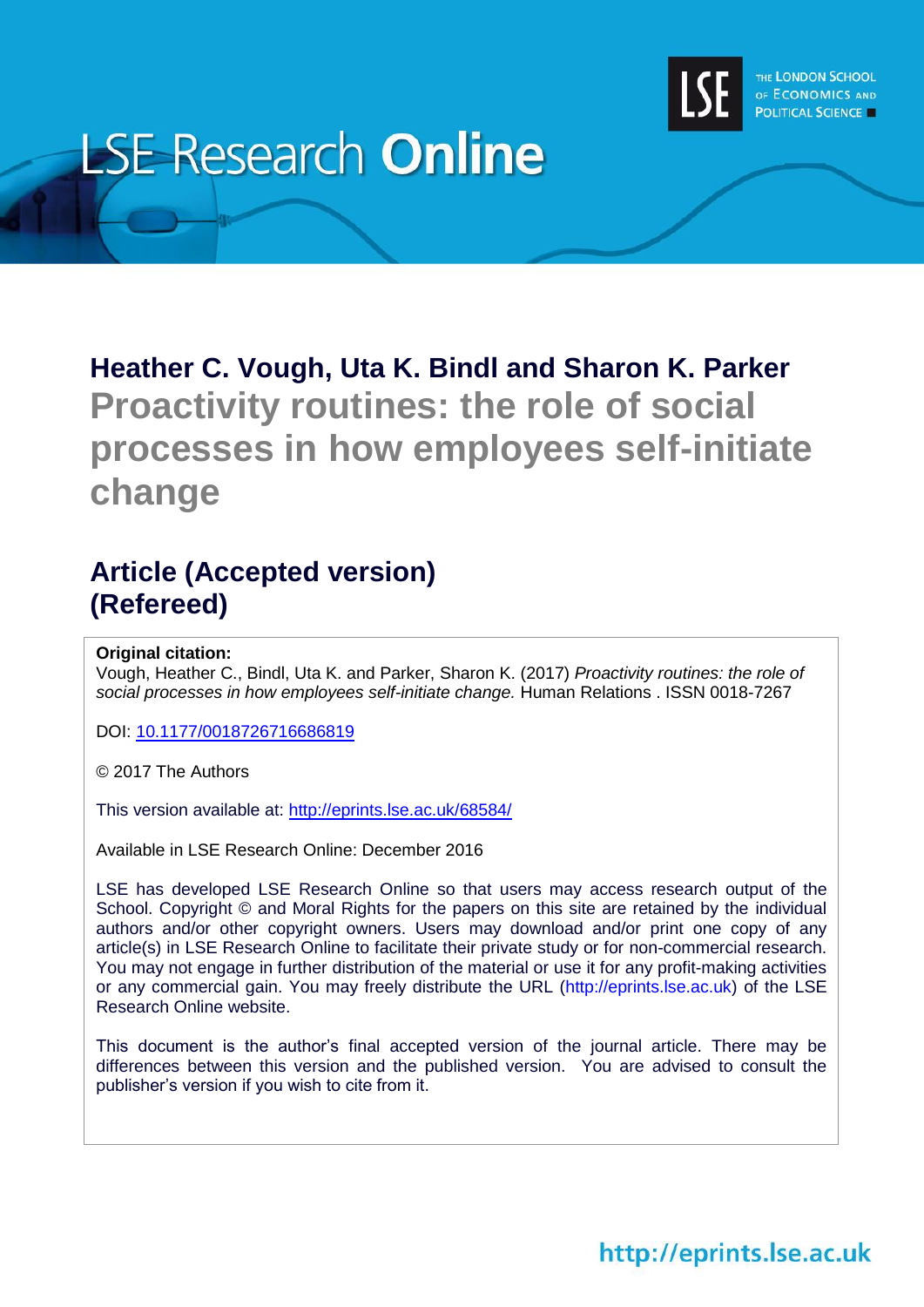#### **Proactivity routines: The role of social processes in how employees self-initiate change**

*Heather Vough, Uta K. Bindl and Sharon K. Parker*

#### **Abstract**

Proactive work behaviors are self-initiated, future-focused actions aimed at bringing about changes to work processes in organizations. Such behaviors occur within the social context of work. The extant literature that has focused on the role of social context for proactivity has focused on social context as an overall input or output of proactivity. However, in this paper we argue that the process of engaging in proactive work behavior (proactive goal striving) may also be a function of the social context it occurs in. Based on qualitative data from 39 call center employees in an energy-supply company, we find that in a context characterized by standardized work procedures, proactive goal striving can occur through a *proactivity routine*- a socially constructed and accepted pattern of action by which employees initiate and achieve changes to work processes, with the support of managers and colleagues. Our findings point to the need to view proactive work behaviors at a higher level of analysis than the individual in order to identify shared routines for engaging in proactivity, as well as how multiple actors coordinate their efforts in the process of achieving individually-generated proactive goals.

#### **Keywords**

Proactivity, qualitative methods, routines, standardized work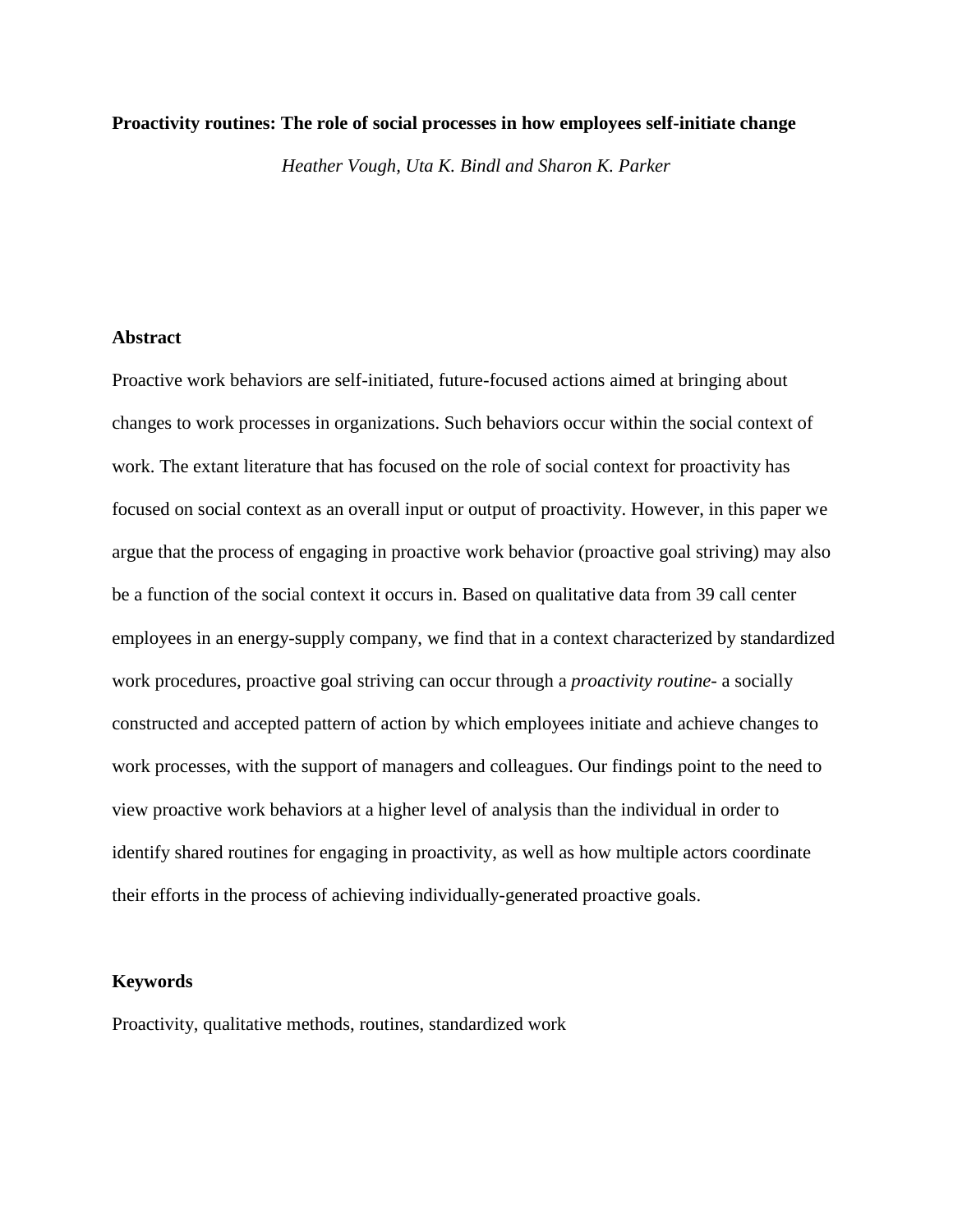*Anybody that tries to bring in anything new sort of has to go about it the right way.* 

-Philip, Customer Service Agent

Proactive work behavior is a process (e.g. Bindl et al., 2012; Sonnentag & Starzyk, 2015) whereby individuals recognize potential problems or opportunities in their work environment and self-initiate change to bring about a better future work situation (Parker & Collins, 2010: 636). Proactive work behavior has generally been conceptualized as a relatively autonomous set of actions performed by individuals and is promoted by individual or job characteristics (e.g. Bindl & Parker, 2010; Frese, et al., 2007; Thomas et al., 2010; Tornau & Frese, 2013). However, as the opening quote by Phillip indicates, individuals in organizations do not act in a vacuum. Their work is often interdependent with the work of others meaning that to engage in proactive work behaviors individuals need to be attuned to the broader social context, including who to involve in the proactivity process and how to go about the process.

However, although employees, like Phillip, recognize that the social context shapes how employees engage in the process of bringing about proactive change, this issue is not clearly explained by extant theory on proactive work behaviors. While research has focused on social determinants that motivate employees to engage in proactive actions (Baer & Frese, 2003; de Jong & de Ruyter, 2004; Den Hartog & Belschak, 2012; Fay et al, 2004; Griffin, et al., 2010; Rank et al., 2007; Strauss, et al., 2009) as well as how proactive work behavior may lead to a variety of social outcomes (Gong, et al., 2012; Griffin, Neal, and Parker, 2007 Li, et al., 2010; Thompson, 2005), we have little insight on how the social context influences the way in which individuals actually go about making change. Without such theory, our understanding of the proactivity process does not reflect organizational realities. For example, an employee working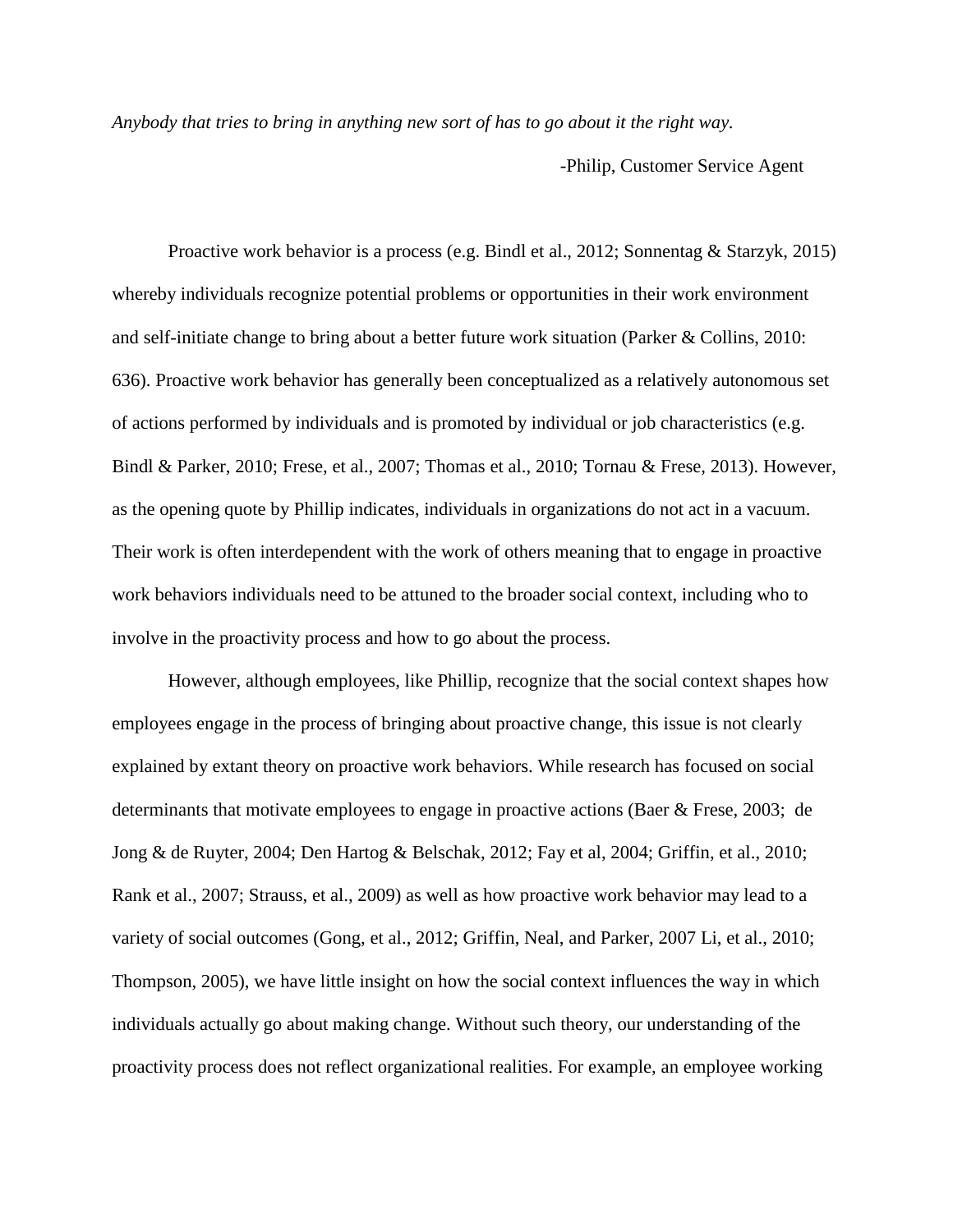on an assembly line who identifies and makes changes to any inefficiencies in her work processes would likely also bring about change for other employees who complete the same, or interdependent, work. As such, she may need to involve others in the process of making the change in order to avoid resistance or even downright refusal to implement such changes. Thus, there is a social component to the process of proactivity that has been unrecognized. Further, there may be contextually appropriate ways of going about making proactive changes. Campbell (2000), for instance, suggests that managers often encourage proactive behaviors, but expect them to be carried out the same way the manager would carry them out. The implication here is that the process through which employees bring about proactive behavior may become somewhat standardized. Accordingly, we suggest that our understanding of proactive work behavior can be meaningfully advanced by focusing on the role that social context plays in the process of engaging in proactive work behavior, as well as routines that support and enable proactivity within the organization. In order to do so, we must shift our analytic focus from the individual actor to the broader system of interactions during an episode of proactive work behavior.

To better understand the role of the social context in the proactivity process, we performed a qualitative study of 39 employees in the call center of a multinational energy supplier based in the UK. In order to sustain organizational efficiencies, the work of the call center employees was highly standardized across individuals, meaning that any changes one person made to their work needed to be adopted by others as well. Our analysis led to two key findings. First, we found that proactivity at the call center was fostered by a "proactivity routine": a socially constructed and accepted process by which individual employees could initiate team or unit level changes in their work processes. Once individuals identified changes that they felt needed to be made in their work and decided to take action to make such changes,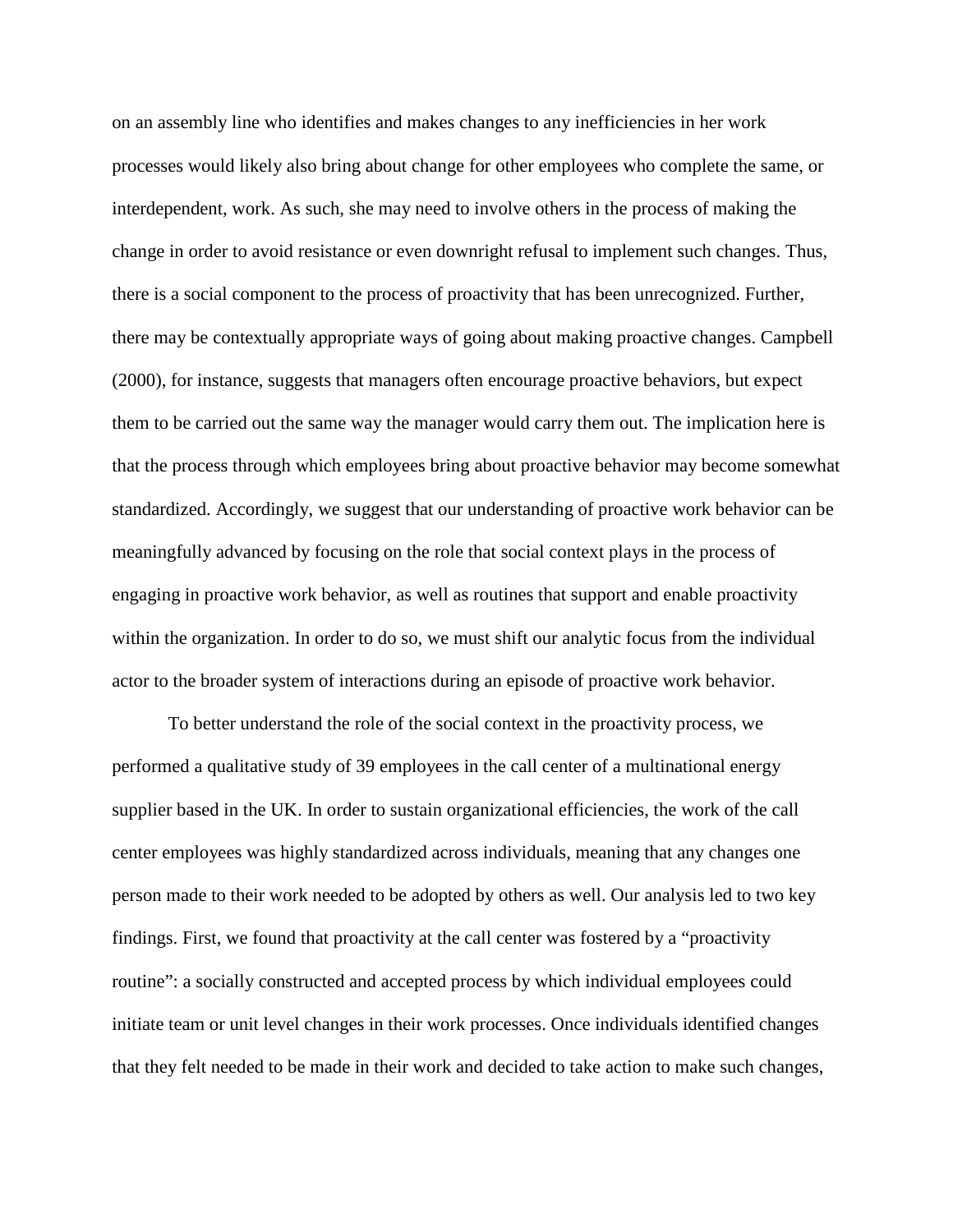they followed a specific pattern of action to implement the change. We refer to this process as a proactivity routine because it was shared across organizational members, enabling proactive work behaviors even in a low autonomy setting. Second, in this context, employees did not enact proactivity alone, but, rather, coordinated with colleagues and managers in their efforts to bring about change in their work contexts. We draw on organizational routines research to elaborate theory on how the social context influences the process of proactivity and suggest the value of viewing proactivity as a social phenomenon.

We believe that our findings have significant implications for our understanding of proactivity in organizations. First, our findings point to the need to re-frame how we view proactivity in organizations. By viewing individual proactivity as embedded in more macro-level processes in the organization, we see that proactive work behaviors can occur via a more uniform process (i.e. a routine) than has been previously considered, especially in standardized or interdependent work settings. Second, we suggest that interpersonal interactions play a larger role in proactivity at work than is often recognized. We find that individuals interact with and rely on others in order to accomplish their own proactive goals. Our findings, thus, expand beyond the notion that interpersonal interactions are inputs or outputs to employee proactivity by describing how multiple actors are engaged throughout the proactivity process. Finally, our findings challenge the conventional wisdom that proactivity is limited to high autonomy contexts (see, for instance, Frese et al., 1996; Fuller et al., 2006). We demonstrate that even in lowautonomy environments, such as call centers, individuals may engage in proactive work behaviors, provided there is a clear routine that supports such behaviors. While it may seem counterintuitive, the development of a proactivity routine to ensure that work processes remain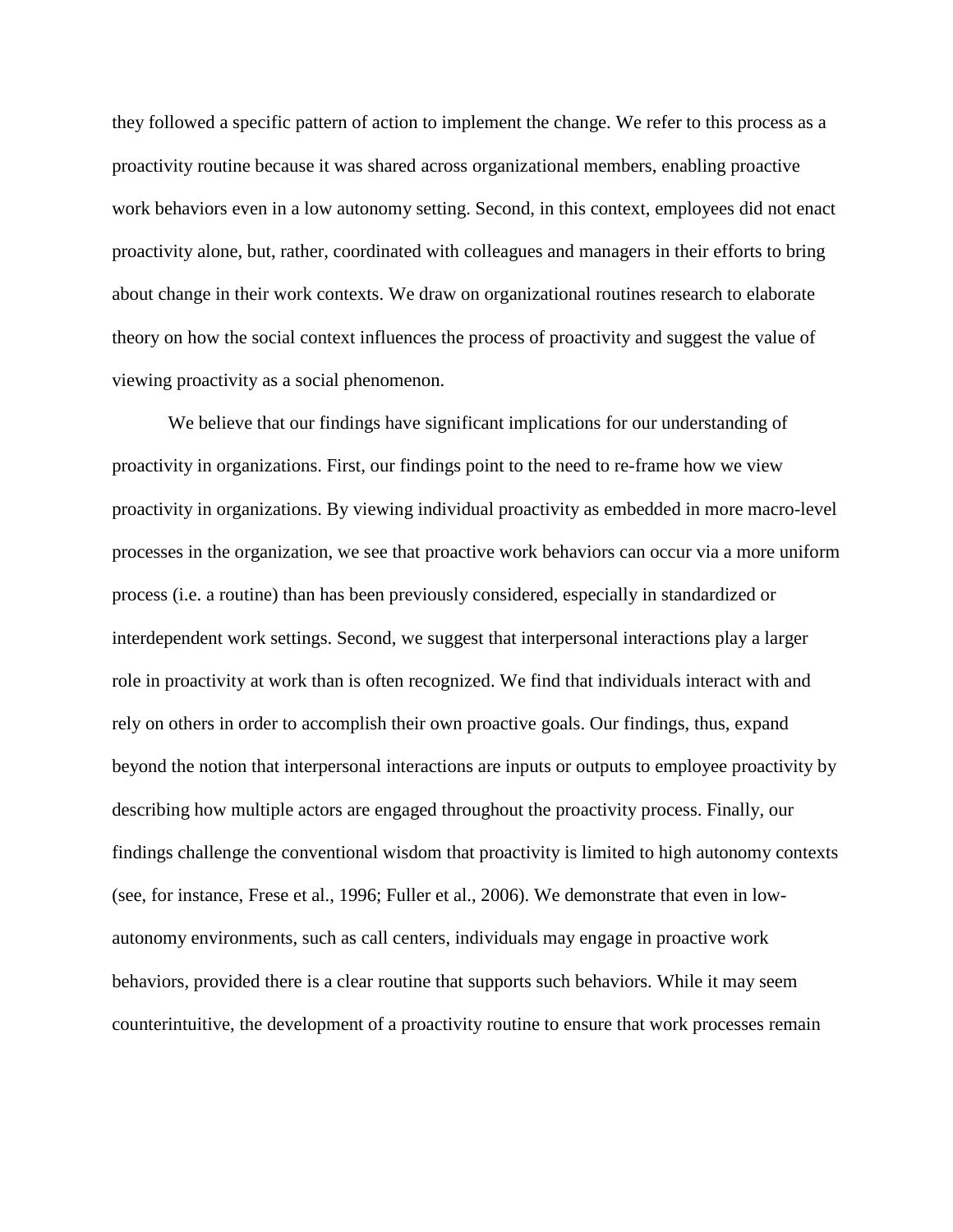consistent across individuals actually provides greater opportunity for individual agency because it reassured employees that it was possible and acceptable to initiate change.

#### **Social context in the proactivity process**

Proactivity has been conceptualized in a number of ways including using personal initiative to improve situations (Frese & Fay, 2001; Frese, et al., 1996), taking charge (Morrison & Phelps, 1999), expressing voice (Van Dyne & LePine, 1998), and revising tasks or jobs (Staw & Boettger, 1990; Wrzesniewski & Dutton, 2001). These behaviors have been argued to share a number of features that define them as proactive: first, they are *future-focused*, involving actions to achieve future goals or to prevent problems in the future, second, they emphasize *taking control and aiming for change,* and third, they involve *self-initiation*, or the individual taking self-starting action rather than being instructed to act (e.g., Grant & Ashford, 2008; Parker & Collins, 2010; Parker et al., 2010). In contrast to proactive strategic or career behavior, proactive *work* behavior, our focus here, involves self-initiated action aimed at changing and improving the working situation (Parker & Collins, 2010). While proactive actions may be taken in response to existing problems (e.g. Frese & Fay, 2001), the aim of proactive work behaviors is to improve work processes for the future.

An emerging literature has started to investigate the role of the broader social context and its impact on proactive work behavior. Leadership and group climate are two elements of the social context that have been argued to influence the likelihood of employees engaging in proactive behavior. Transformational leaders encourage proactivity via increasing followers' role-based self-efficacy and organizational commitment (Griffin, et al, 2010; Strauss, et al., 2009). The relationship between transformational leadership and proactivity is strongest in contexts where both autonomy and self-efficacy are both high or both low (Den Hartog  $\&$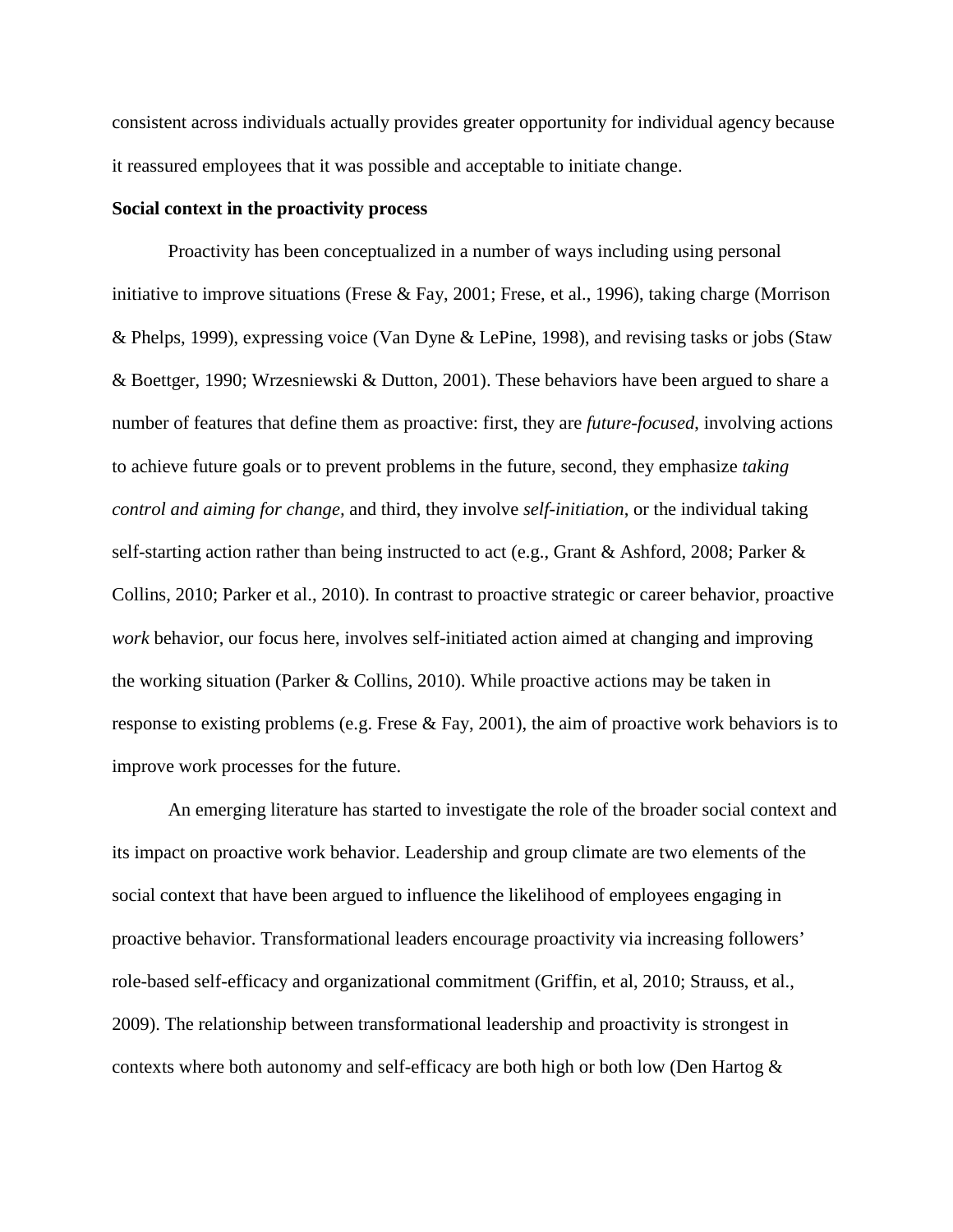Belschak, 2012). Further, participative leadership increases the likelihood of employee proactivity in customer service contexts due to increased employee involvement in work (Rank et al., 2007). Finally, leader support has a stronger impact on proactivity amongst individuals with insecure rather than secure attachment styles (Wu & Parker, in press). Thus, leaders may play a strong role in determining if individuals are willing to act proactively.

In addition, a proactive organizational climate, defined as the shared perceptions that working practices involve self-starting actions, work innovation, and error management (Fay et al., 2004), has been linked to increased process innovations as well as performance (Baer & Frese, 2003). For instance, Fay and colleagues (2004) found that an organizational climate that promotes proactive behaviors may compensate for a lack of personal initiative on the part of managers. Similarly, de Jong and de Ruyter (2004) found that, in the context of service recovery, group-level perceptions of empowerment, customer complaint management, and inter/intra-team support fostered proactive recovery behavior. Thus, there is evidence that an organizational climate that supports proactivity increases employee proactivity.

There is also evidence that acting proactively, in turn, shapes an individual's social context. The relationships that individuals build through their proactive behaviors, especially with their managers, can result in increased job performance and organizational citizenship behavior. In particular, Thompson (2005) found that network building and initiative taking were important mediators between employee's proactive personality and job performance. Similarly, Li, Liang, and Crant (2010) found that employees with proactive personalities were more likely to establish high quality exchange relationships with their supervisors which, in turn, led to greater job satisfaction and organizational citizenship behaviors. Gong and colleagues (2012) extend this logic to argue that proactive employees prepare themselves to make change by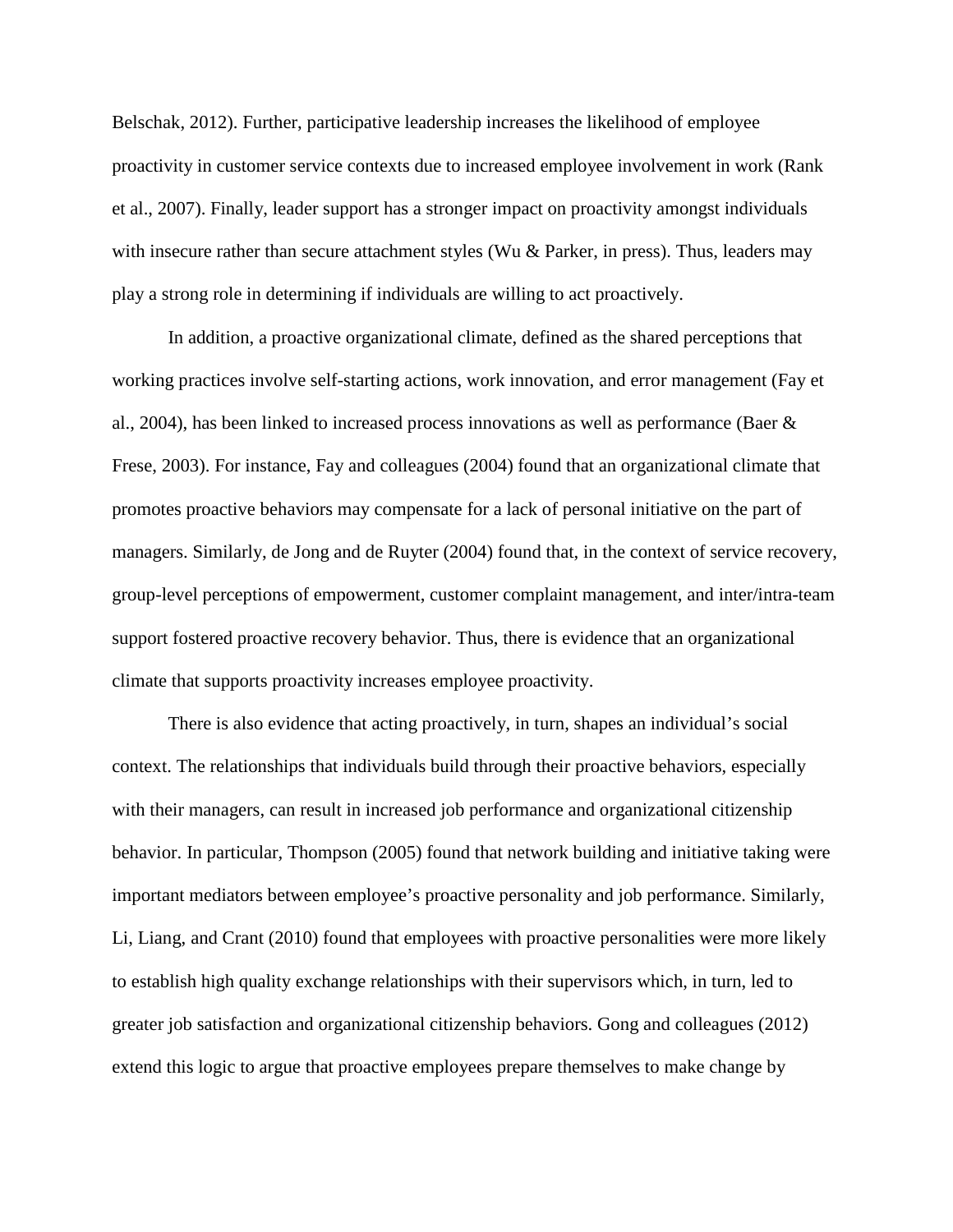exchanging informational resources with others which, in turn, builds the trust that is needed in order to pursue potentially risky creative ideas. Taken together, the theme underlying these studies is that proactive individuals build relationships with others that have future benefits for both the individual and the organization.

While the research reviewed above addresses how the social context encourages or discourages proactivity and how proactivity can shape the social context, research has not addressed the role of the social context in determining how proactive work behaviors are carried out. Recently, scholars have recognized that behaving proactively is rarely a one-off action but, rather, it typically involves a goal regulation process. Specifically, Bindl and colleagues (2012) have conceptualized and found empirical support for proactivity as progressing through four phases: envisioning, planning, enacting, and reflecting. Envisioning involves looking for a different future, planning involves preparing to take steps to achieve this future, enacting involves self-starting action to bring about this future, and reflecting involves thinking about the success or failure of those actions. Grant and Ashford (2008) proposed three similar phases. Parker, Bindl, and Strauss (2010) drew on goal regulation theory to synthesize the four phases into two overarching goal processes. First, in proactive goal generation, under one's own volition, one creates a goal to bring about a new and different future by changing the self and/or the environment. Second, proactive goal striving involves the behavioral and psychological mechanisms by which individuals seek to accomplish proactive goals and reflect on their outcomes (see also Sonnentag and Starzyk, 2015, who similarly distinguish between issue identification and issue implementation).

In viewing proactivity as a process, we can begin to investigate the ways in which social context shapes how proactive action unfolds, that is, the *goal striving* element of proactivity.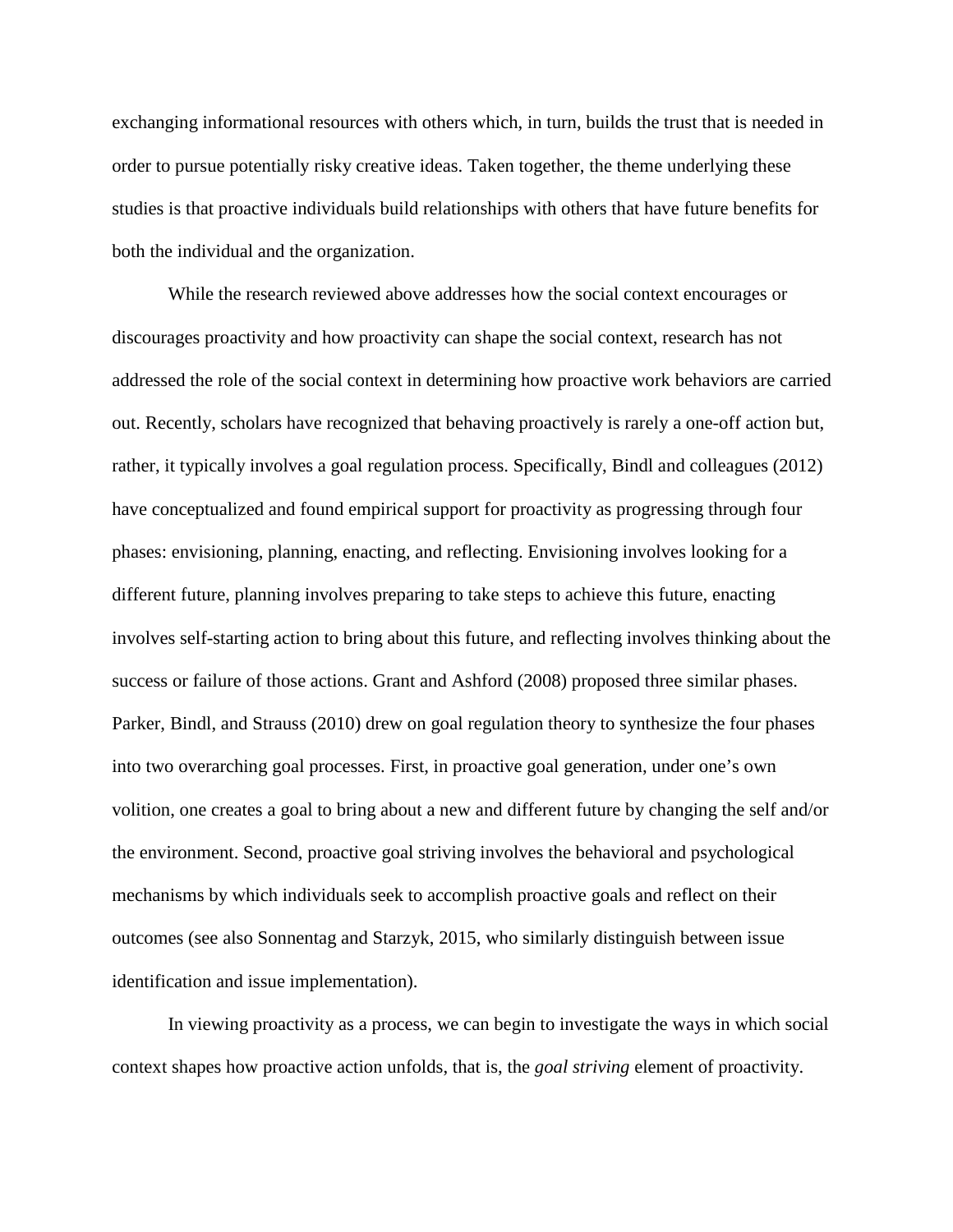There is some initial evidence that individuals may modify the way in which they engage in proactive work behavior based on the organizational context. Specifically, in their work on issue selling, a form of strategic proactive behavior (Parker & Collins, 2010), Dutton and colleagues (2001) argued that individuals need to have contextual knowledge in order to sell important issues to upper management. The authors found that women were highly attuned to social cues as they determined how to sell gender-equity issues (Dutton, et al., 2002). This research indicates that there are important insights to be gained by taking into consideration how proactivity is enacted within a particular social context. While there are certainly many ways in which social context can vary, here, we focus on how proactivity occurs within a social context with highly standardized work practices that mean that any changes to work practices must be changed uniformly rather than idiosyncratically. This provides the opportunity to gain new insights into proactive work behaviors in low autonomy contexts, which have traditionally been argued to be lacking in proactivity (e.g. Frese et al., 1996; Fuller et al., 2006).

#### **Method**

In order to elaborate theory (Lee, et al., 1999; Vaughan, 1992) on the role of social context in the proactivity process, we performed a qualitative study of call center employees using a grounded theory approach (Glaser & Strauss, 1967). We used an emergent strategy, allowing the words of informants rather than previous theorizing to provide the basis for our model (Shah & Corley, 2006). In particular, our research question evolved through the analysis of our data. We entered into data collection interested in how employees acted proactively in the highly constrained setting of a call center. As we analyzed the data, the importance of the social context and the proactivity routine emerged as important drivers of the proactivity process, leading us to focus our study on elaborating these themes.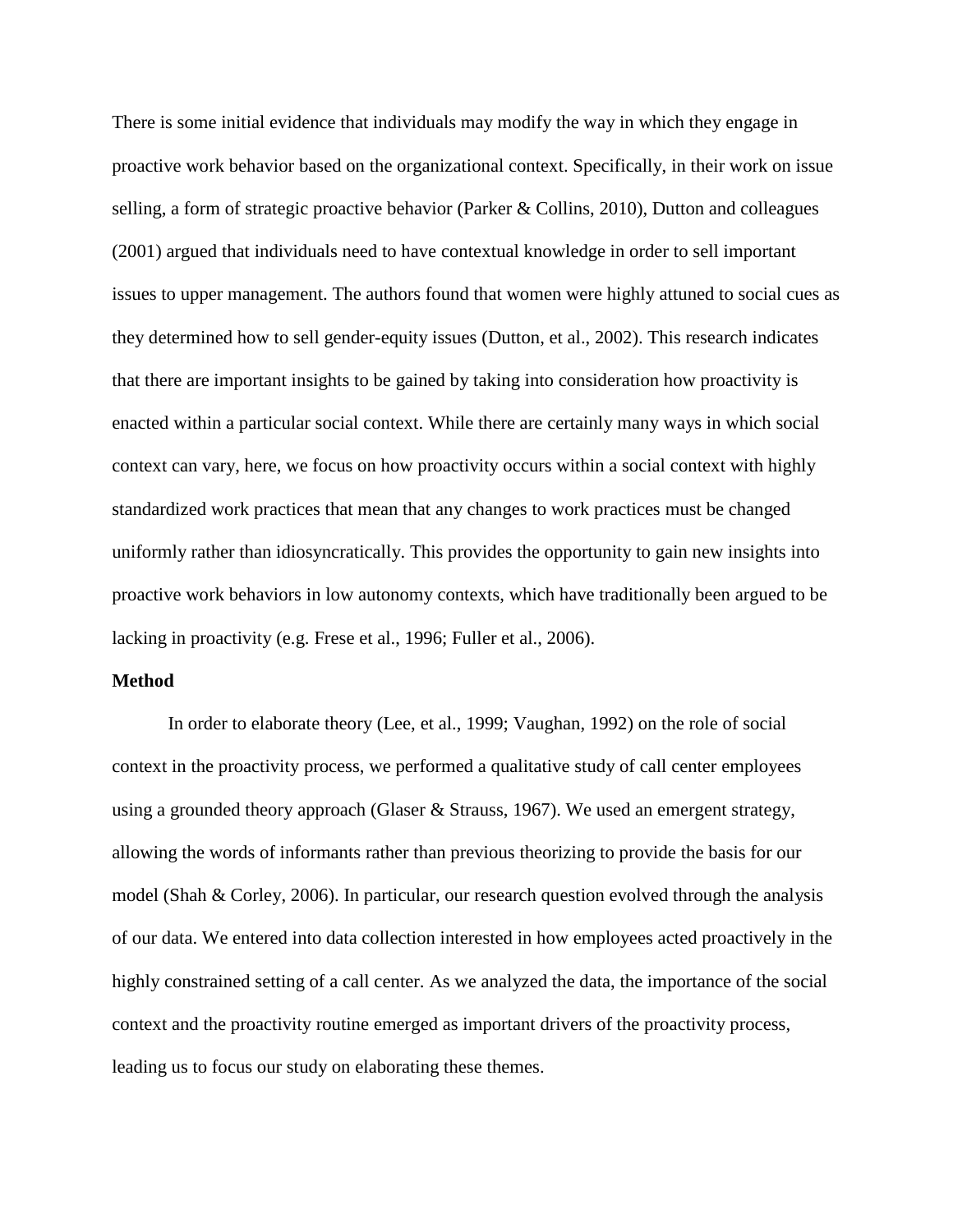#### *Research context and informants*

The context of this study was a call center in a large energy company based in the United Kingdom, which we label NRG. NRG's call center, like a typical call center, was highly centralized and formalized, restricting autonomous actions on the part of frontline employees (Holman, 2005). The clearest indication of the impact of standardization on autonomy was the use of process maps. Process maps were outlines of each step an employee should take when completing a specific task, such as answering a call. Further, nearly all of the agents' daily work activities occurred within their computer system so they were confined to what the system allowed them to do. Such constraints on autonomy make a call center a particularly interesting context for understanding how social context impacts proactive work behavior.

Thirty-nine employees from three locations of NRG served as informants. Eighteen of the informants were customer service agents ("agent" or "CSA" from here on) who spent their time addressing customer issues including inquiries about billing issues, reporting meter problems, or setting up new services. For some agents, answering in-bound calls was their primary duty and they did it for ten hours a day, four days a week. On the other hand, there were a small number of agents who worked in the "back office" and were only occasionally responsible for answering customer calls. Instead, they worked off of task-lists to address problems in particular accounts. CSAs ranged from age 21-56, had mean organizational tenure of 3 years, and were 71% female.

We also interviewed three levels of management. Ten of the informants were Team Managers (TM), who served as immediate managers to 8-15 agents. The team managers spent their time overseeing the work of the agents by observing their behaviors, listening in to phone calls, and evaluating performance. These informants were also responsible for taking escalated calls when their agents were unable to resolve issues with customers. Eight of the informants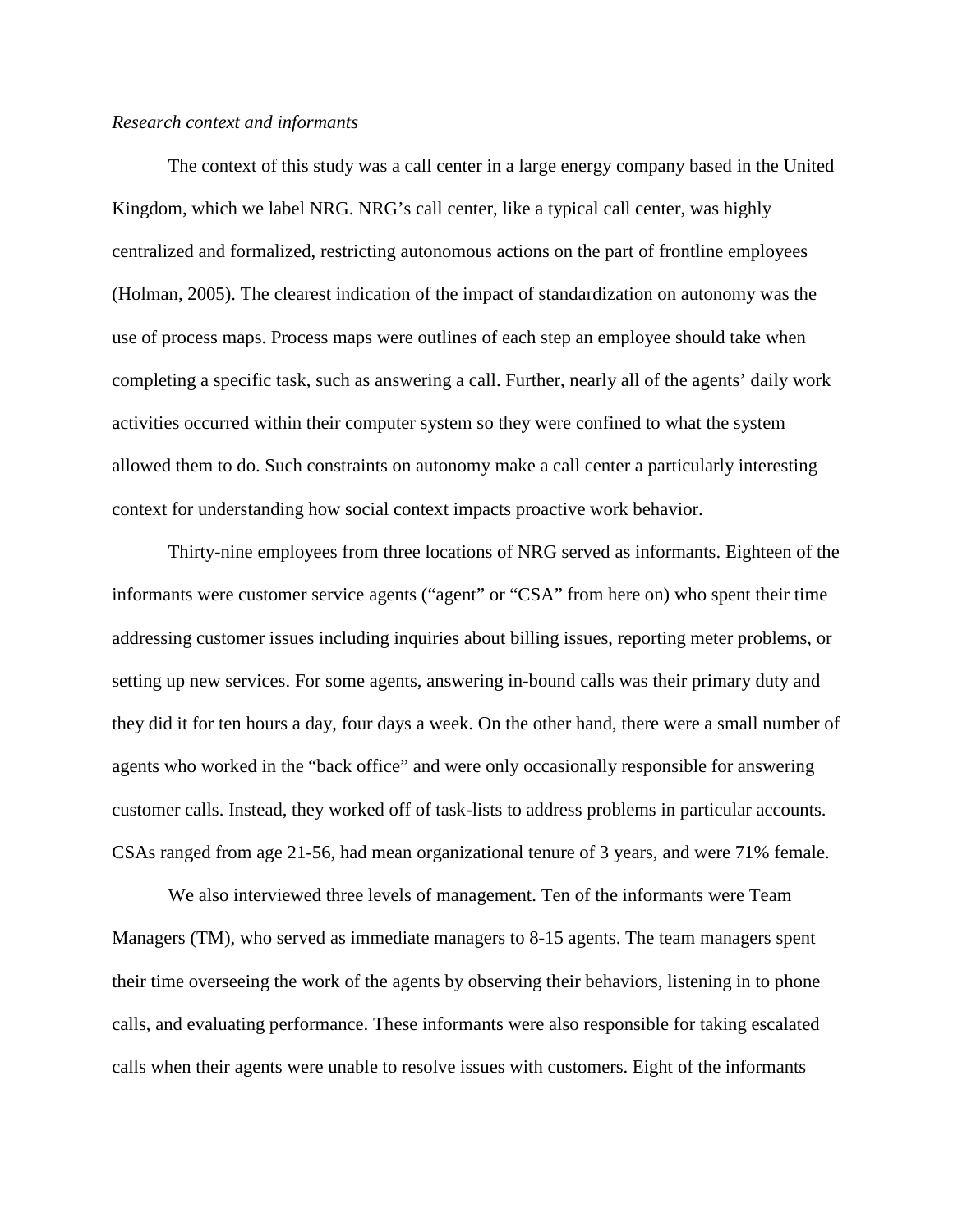were Section Managers (SM) that served as direct supervisors to 3-5 Team Managers and managed specific divisions such as *Customer Transfers*, *Credit Management*, or *Prepayments*. Finally, we conducted interviews with three Customer Service Managers (CSM) who served as direct supervisors to the Section Managers, but were also responsible for strategic planning of their division. For the three levels of management, age ranged from 24-55, the mean tenure was 8 years, and 71% were female. These figures resembled the percentages in the entire organization at the time of the investigation.

#### *Data collection*

Our primary source of data consisted of audio-recorded face-to-face interviews with each of the informants. Interviews followed a semi-structured protocol in which the questions were pre-determined but the interviewers also asked follow-up questions in order to probe deeper into the experiences of employees (see Appendix A, available online, for the interview protocol). After a brief warm-up, we asked employees: "Have you ever used your initiative to try to change or improve a situation at work?" followed by probes such as "What was the situation?" and "Could you describe the process from when you had the idea to when you actually engaged in the action?" Thirty-eight of the 39 informants produced examples in response to one or more of these prompts. As we progressed through the interviews we refined the protocol to delve deeper into emerging issues. The updated protocols were then used in the subsequent set of interviews.

Twenty-one of the informants were interviewed a second time (including 10 of the 18 agents) one to two months after the first set of interviews. In these interviews, we followed-up on proactive behaviors mentioned in the first interview by verifying our understanding of them, probing with more in-depth questions, and asking for updates. The informants were additionally asked to report any new accounts of proactivity that had occurred since the first interview. The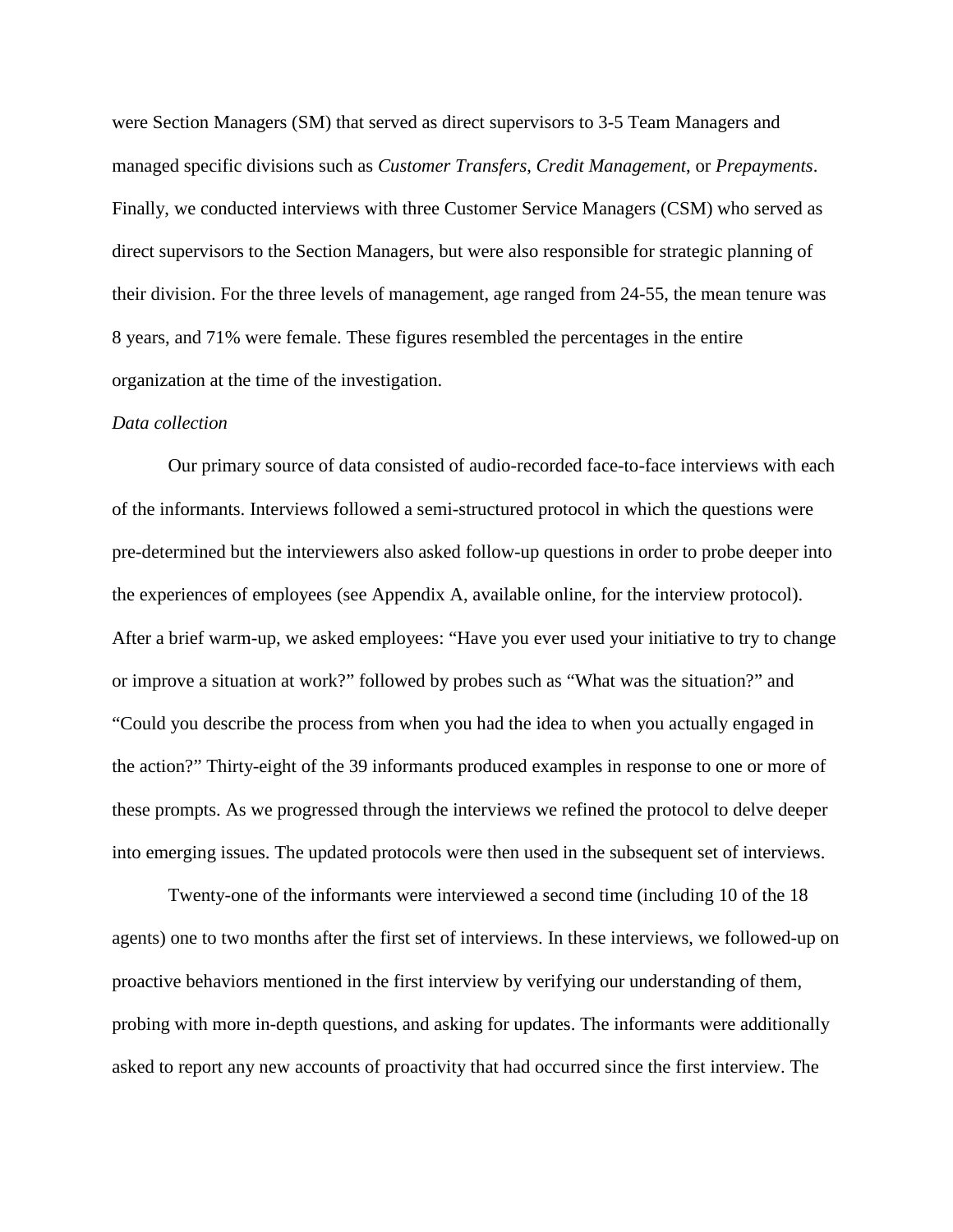multi-interview approach provided the opportunity to develop greater rapport with the informants and gain deeper insight into the processes under investigation (Seidman, 1991). Typically, the interviews in round one lasted between 45-60 minutes and in round two between 30-45 minutes. When reporting quotations, we provide informants' pseudonym, position, and whether the quotation came from the first or second interview.

Additionally, at the outset of the study we conducted overt, non-participant observations (Whyte, 1979) with the two lower levels of employees. These observations helped familiarize us with work procedures in the call center, technical terms used, and the culture and norms of the organization. In particular, we were given the opportunity to shadow 15 employees and their managers for about two hours each while they carried out their work, which included listening into customer calls and watching informants manipulate the screens on their computers in order to address customer concerns. While notes from observations were not systematically analyzed, the observations served as an important point of entry into the work lives of the informants. *Data analysis*

Although we asked each informant about their proactive work behaviors, in our analysis, we focused specifically on the proactivity of agents as they were the group in the study doing the primary work of the call center and their work differed substantially from the work of managers. However, we did also analyze managers' transcripts for evidence to support or contradict the emerging themes from the agents' accounts of proactive work behavior. We use the managers' words to verify and add nuance to the processes reported by agents.

We followed an iterative pattern of moving between data collection and analysis as well as moving back and forth from our emergent findings to the previous literature (Glaser & Strauss, 1967). After interviews began, each interview was transcribed verbatim. We then sought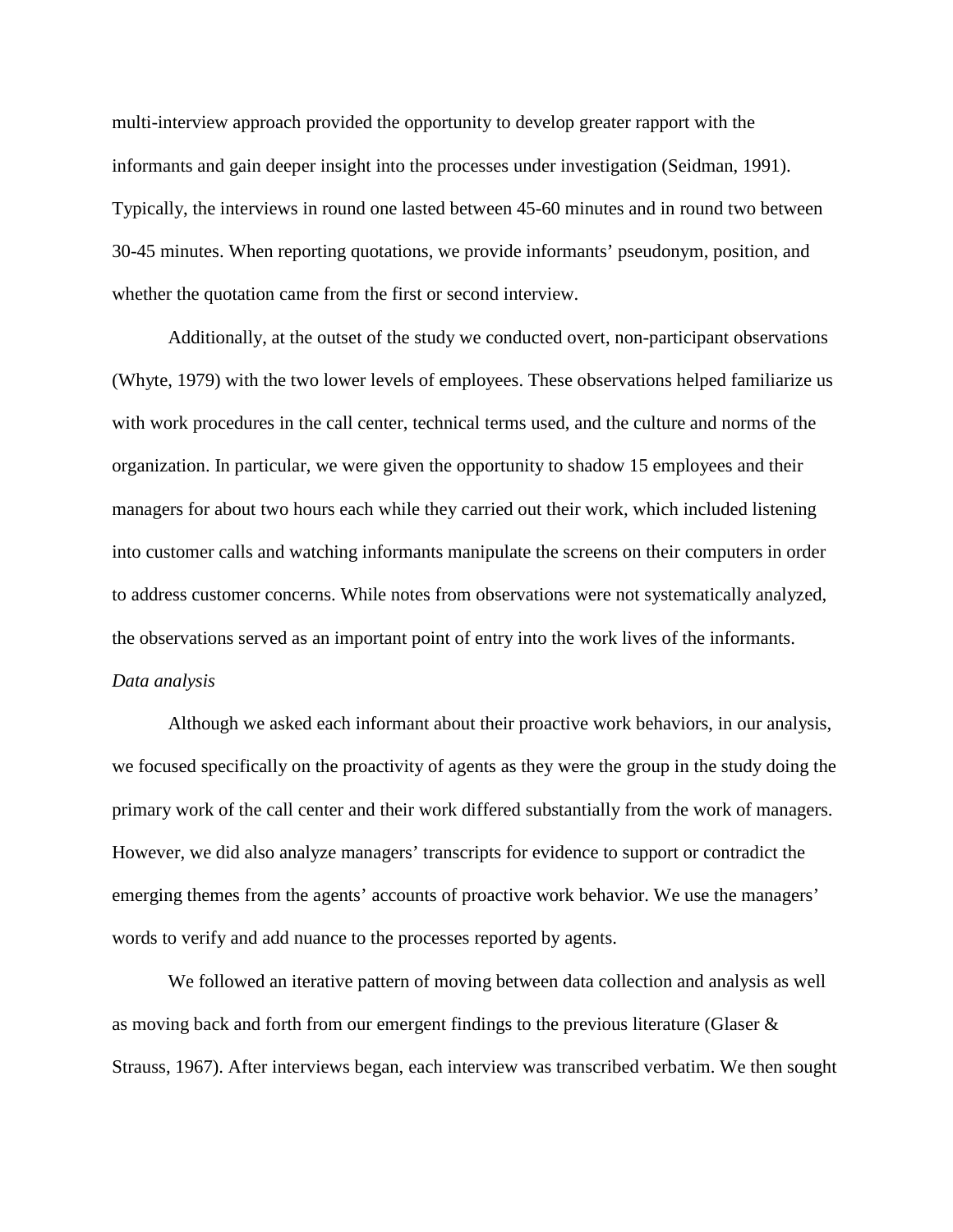to identify specific instances of proactive work behavior by locating each of an informant's responses to our questions concerning proactive behavior then assessing whether or not they included each of the key elements of proactive work behavior (Parker, et al., 2010; Grant & Ashford, 2008). In particular, we asked: were the individuals' actions 1) self-initiated, 2) focused on changing work processes, and 3) future-focused? In order to increase our confidence that these episodes were indeed evidence of proactive work behavior, the first author and a graduate student, who was trained on the definition of proactive work behavior, independently categorized 60 informants' responses to the proactivity questions as either proactive work behavior or not. The Krippendorf's alpha for interrelater reliability for this process was .88, indicating that there was good reliability across raters in identifying proactive work behavior. When informants' responses did not meet the criteria for proactive work behavior, it was usually because either the employee was not the primary instigator of the change or because the change was not aimed at the work itself (e.g. career or benefits related changes). Accounts in which individuals went beyond their basic task requirements to help customers - but did not initiate changes in how the work was performed in order to achieve better outcomes in the future - were not considered proactive work behavior. For example, if an employee merely spent longer than normal in assisting or serving a customer, we did not consider this an example of proactive work behavior unless they set out to challenge the underlying work processes that led to the customer's problem. Likewise, if an employee responded to a problem by simply solving it in the moment, we identified this as effective problem solving rather than proactive work behavior. For an account to be considered as proactive, it needed to have a future-focused element in which the individual went beyond reacting to the immediate issue and, instead, made changes to the work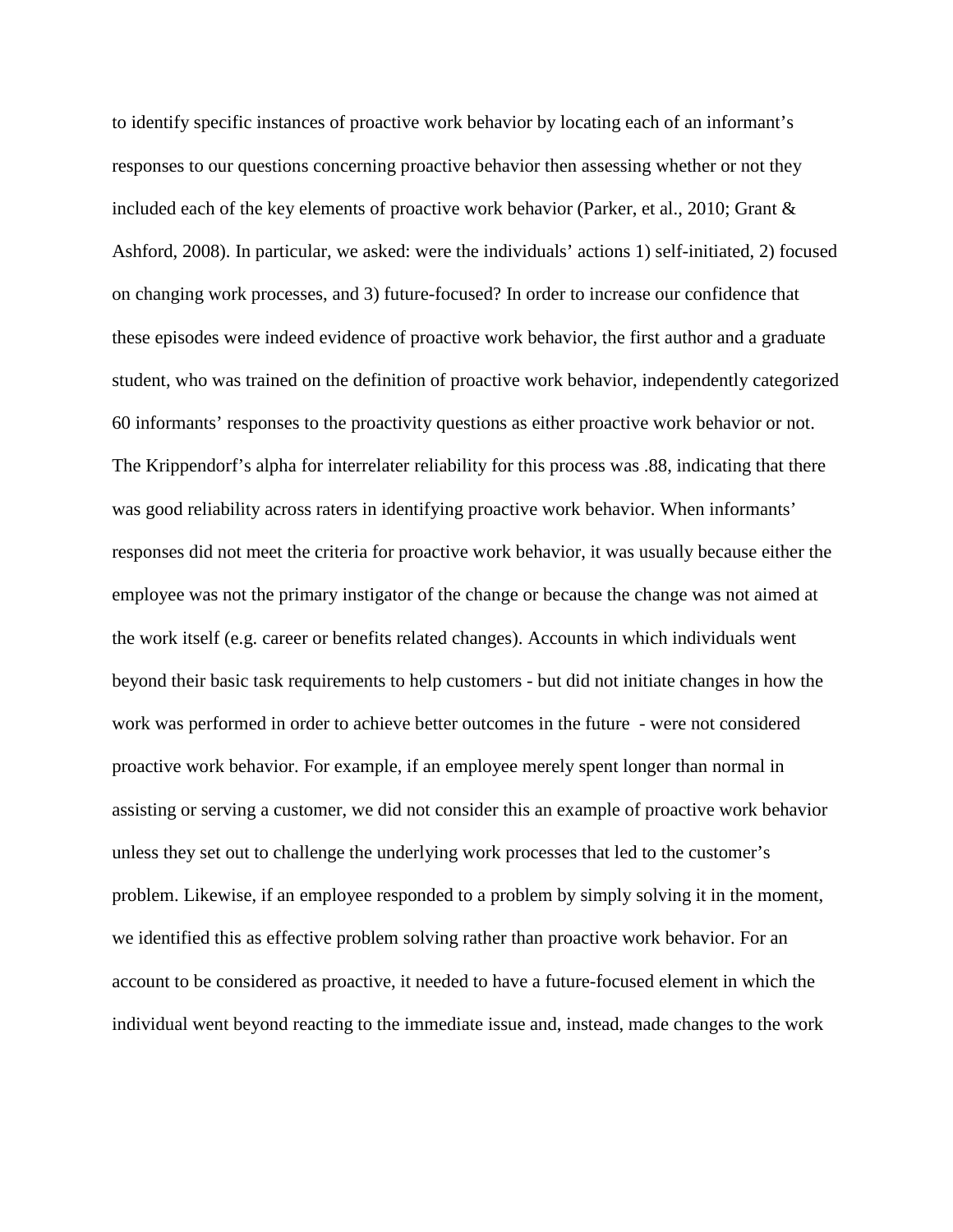to prevent future re-occurrence of the problem, and/or address longer term repercussions. The modal number of accounts of proactive work behavior per interview was 1 but varied from 0-3.

The first two authors coded the data using NVivo software. We began with very broad categories based on the existing literature, for example "phases of proactive behavior," then went to the data to identify first order codes - or codes that came directly from the words of informants - in order to populate these, as well as other, emergent categories (Miles & Huberman, 1994; Strauss & Corbin, 1998). After independently coding the first interview, we met to discuss the similarities and differences between our coding and to agree on standardized labels for the codes. We then individually coded two more interviews and again met to agree on codes. After going through the process of coding and meeting to discuss codes three times, we began to code separate interviews. However, when new codes emerged in later interviews we discussed them to maintain consistency and avoid redundancy. We kept track of the codes through code lists that included the code, its definition, and a color coded representation of when it was identified.

Once we had coded a number of interviews, our discussions began including new groupings for codes - or second order codes (Van Maanen, 1979) - that provided categories for the first order codes. For example, we coded excerpts about identifying problems as first order codes then grouped them via the second order code "problem recognition and ownership." Over time, a number of these second-order codes emerged and we began to interpret them in relation to one another via a constant comparative method (Glaser & Strauss, 1967). The result of this analysis was that some second-order codes could be grouped into larger aggregate dimensions. While some of these aggregate dimensions were pre-existing, others emerged from the data. For example, "phases of proactivity" was used from the beginning and was populated with a number of codes through our coding process. This code eventually became the basis for the aggregate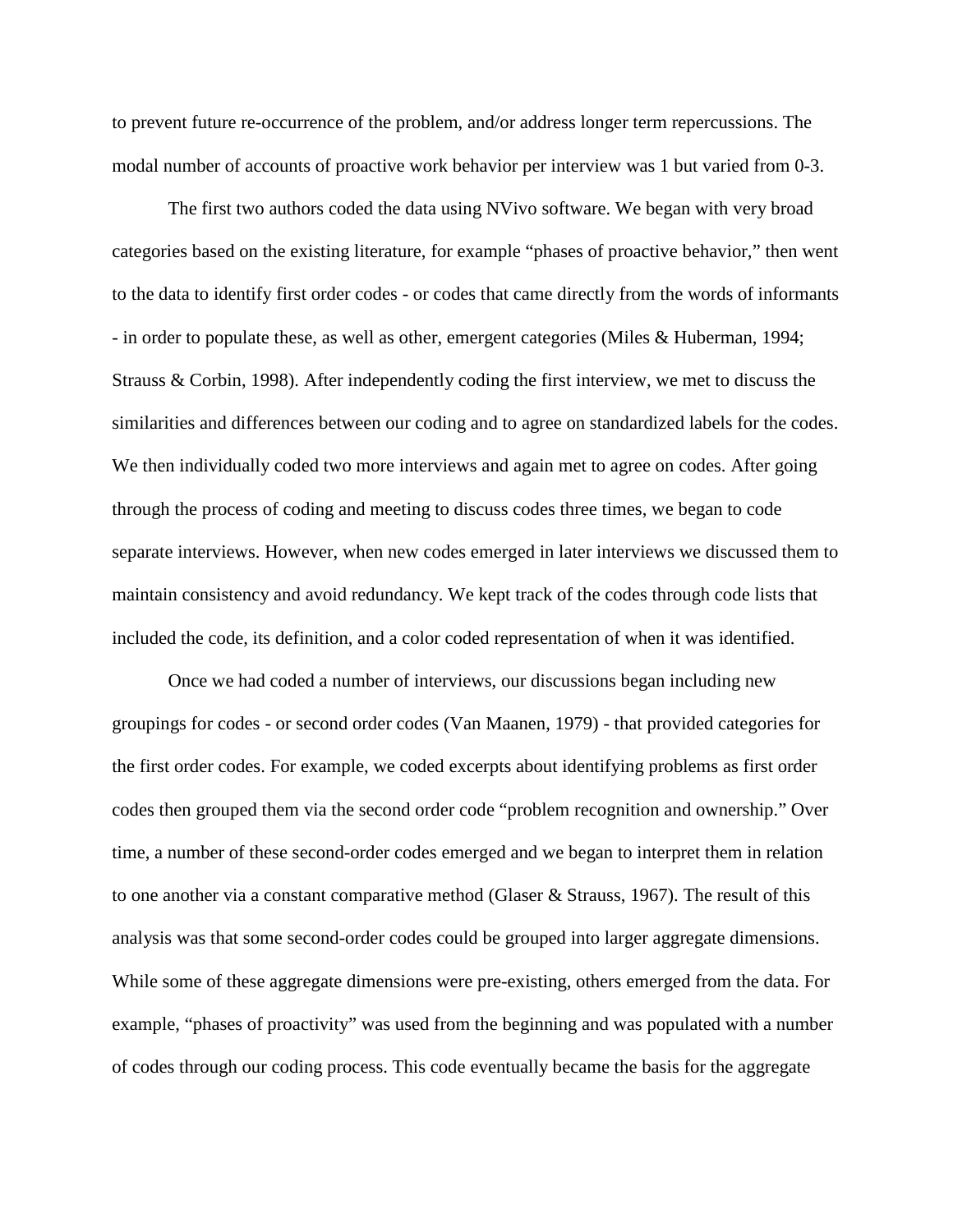code "proactivity routine." In contrast, the aggregate dimension "practices supporting the proactivity routine" emerged through the coding process. Our data structure is depicted in Figure A (available online).

#### **Findings**

Employees who engage in proactive work behavior generate goals for and strive toward future-focused change at work (Parker & Collins, 2010). At NRG, there was a clear pattern in how employees strived toward their proactive goals which was enacted across individuals and supported by enabling practices executed by management (see Figure 1). In the next sections, we provide evidence for employees' proactive goal generation, then articulate the phases of the proactivity goal-striving process they used to reach this goal. In each section related to the goalstriving process, we also identify practices that supported that phase. To illustrate the uniformity of proactivity episodes at NRG, in Table 1 we include quotes from three agents at NRG that address each phase of the proactive goal-striving process. Later, we draw on these findings to introduce *proactivity routines*.

### ----------------------------------------- INSERT FIGURE 1 AND TABLE 1 ABOUT HERE

#### *Proactive goal generation*

*Problem recognition and ownership* Similar to anticipation (Grant & Ashford, 2008), issue identification (Sonnentag & Starzyk, 2015) and envisioning of a better future (Parker et al., 2010; Bindl et al., 2012), employees at NRG identified problems that had implications for the ongoing work processes and decided to take action to address them (depicted on the left side of Figure 1). Importantly, these problems were not one-off incidents but rather long-standing, perpetuated patterns that represented concerns to work processes in general. Informants reported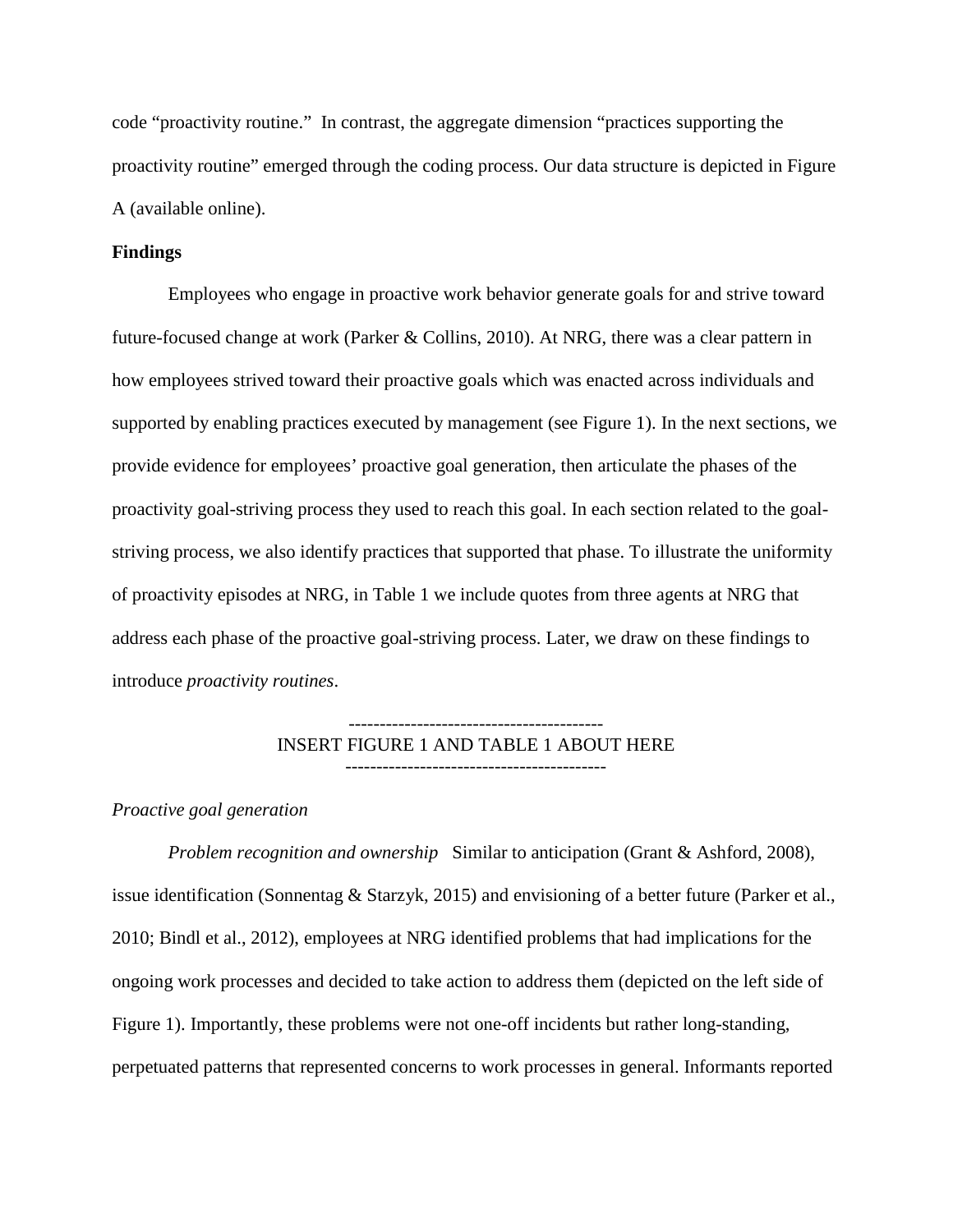their proactive behaviors were often initiated when they recognized that a process at NRG was not working in ways that the informant identified as desirable. Instead of working around or ignoring issues, informants took ownership over the issue and decided to do something to make improvements. While the problems sometimes originated from the processes used to assist customers, they were also prompted by a number of other, more internal, circumstances. For example, Marie (CSA, 1) explained that other departments were inputting incorrect information into accounts, restricting her ability to do her job, prompting her to take ownership of the issue so it is no longer a hindrance on her work:

When there's a meter exchange they are not putting the dates right so we can't bill their account and I've noticed they keep doing it. It is one of those things where you think they've done it again and I've got to the stage where I need to do something about this.

Similarly, Phillip (CSA, 1) identified an issue with his interactions with another department that he felt needed to be permanently changed: "It is a training issue, but [this other department] is not reading half the stuff that they should be. And they're phoning through for what we think are really stupid things and it's a waste of our time." Phillip also provided an example relating to future software requirements:

Our Outlook is changing from Microsoft 2003 to 2007 and by the looks of it it's going to take time to do, and I brought up the fact that in 2007 Excel is slightly different to 2003 and you can't open it up if you've still got 2003. If someone sends you an Excel spread sheet in 2007, you can't open it up in 2003. … So I brought that up.

Thus, the proactivity process was initiated by the recognition that there was either a current process-related problem or anticipating a problem in a given work process in the future. Such recognition was then followed by the agent's decision to take charge of improving the situation. *Proactive goal striving at NRG: Proactivity phases and proactivity enabling practices*

*Consulting with managers* Once an agent identified an issue that could be improved in their work process, they reported taking action to address the issue, or, in other words, striving to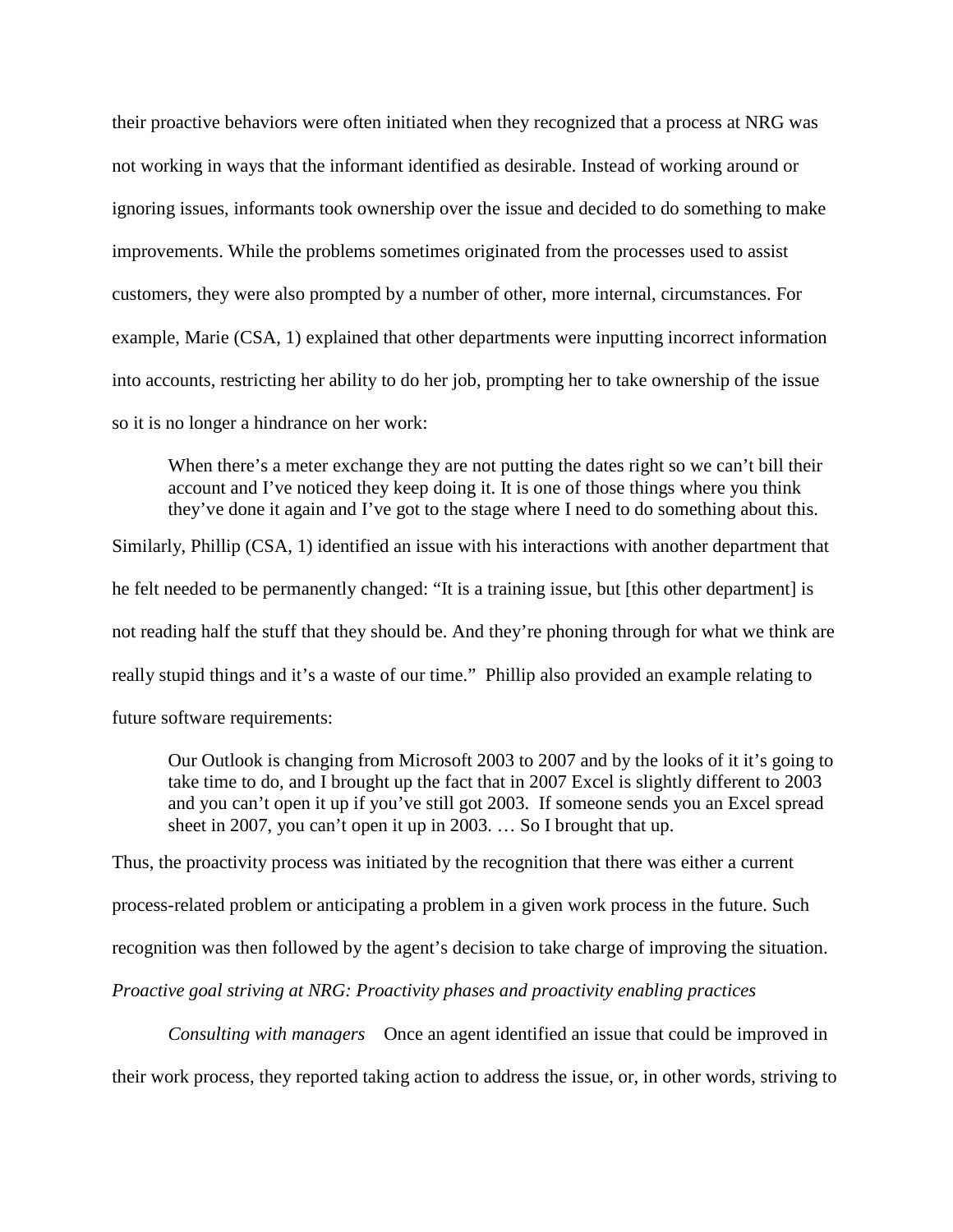reach their proactive goals (Grant & Ashford, 2008; Parker et al., 2010; Sonnentag & Starzyk, 2015). This phase commenced for informants at NRG by consulting with their team manager or section manager about the issue: *"*I would probably ask the Manager before or I would ask somebody else. I would say, 'Do you think I could do this or this?' I would get their advice first" (Teresa, CSA, 1). This initial consultation served multiple purposes. First, it served to inform the manager that there was a problem in a particular area and to solicit their support. Second, it provided agents with information on whether the issue was worth pursuing further. Third, it gave agents information on how to appropriately move forward with rectifying the problem. While this phase was initiated by agents, it did rely upon feedback from managers.

There were three key communication structures through which individuals initially confronted their managers with issues. First, as evident in the preceding quotation, they could speak to their managers on an impromptu basis and voice their concerns. The other two forms of consultation were more formalized. Each team had weekly meetings, labeled "Team Time Outs" or "scrums" in which agents were encouraged to bring up problems or suggest changes:

We also have what we call TTO's - "Team Time Outs" – they happen at least once a week… And anyone who has got any gripes, or if there are any issues to be brought up that can wait until then, then that is when they're brought up. (Phillip, CSA, 1)

These team meetings served as a time and a place that was appropriate for speaking up about any particular issues the team was experiencing: "We have like a weekly team meeting where we go in and our Manager asks if we have any issues that want resolving and stuff like that so we generally raise [any issues] then" (Anne, CSA, 2).

A further avenue for consulting management consisted of a physical space in the call center where employees could bring up their concerns, labeled "Issue Boards." Employees could voice suggestions on a wide variety of topics (holidays, cafeteria food, etc.) on these boards, but it was also a place to post potential problems with work processes: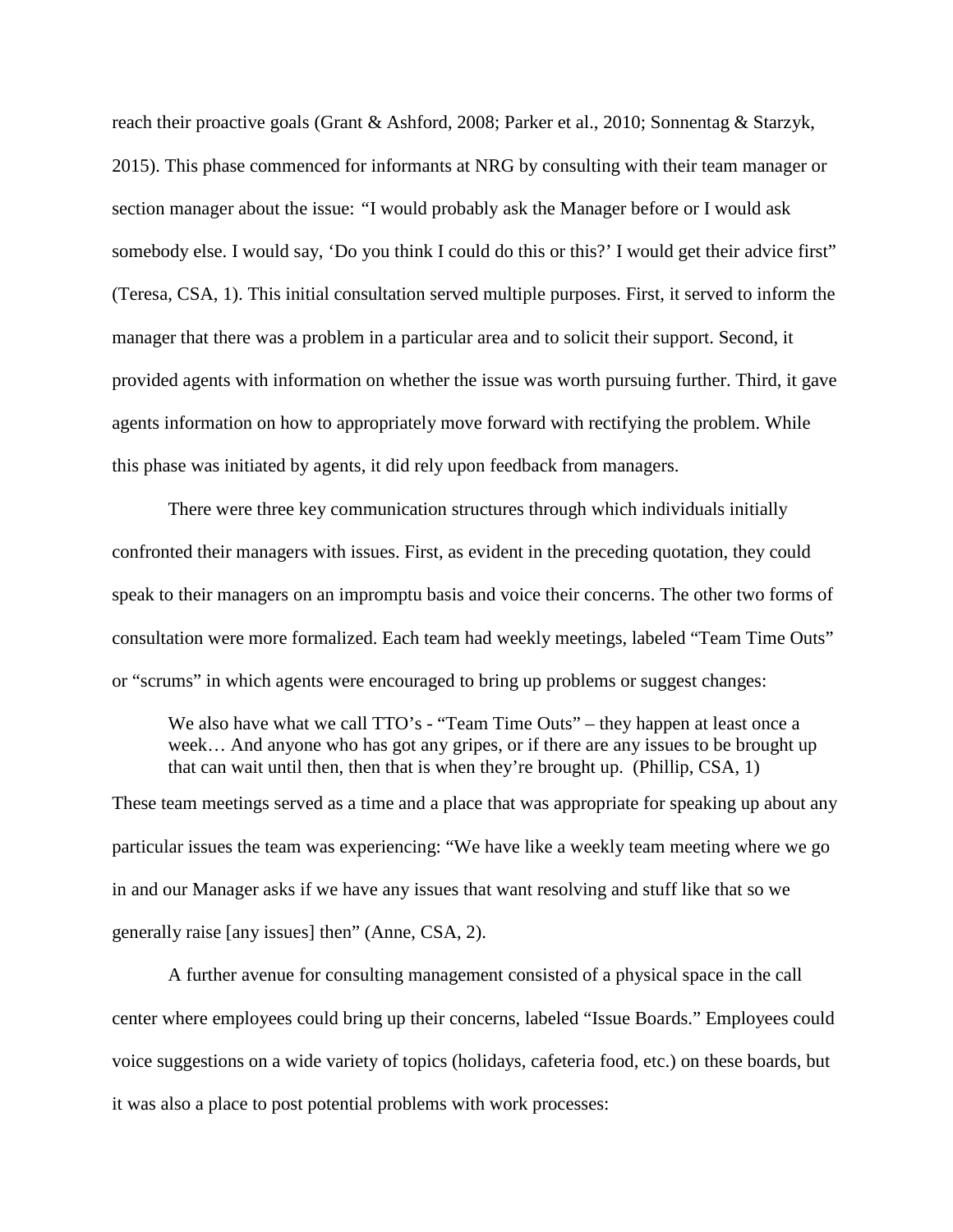What we have in Pre-Payment are issue boards so each team has a board and they log their issues on that board and then the Team Managers collate the issues for each Section Manager area sort of ad hoc. Then we will pull out the top three issues and put it on another board for the Department and start working through those. (Janet, SM, 1)

Unlike the other two communication structures, when individuals placed their concerns on issue boards, they were passing the issue on to management, with the assumption that a manager would take on the issue and try to resolve it or to escalate it to a higher manager. If that was the case, then the consulting with and escalating to managers phases (described below) occurred simultaneously. More often, however, this initial consultation led agents to continue to have ownership of the issue and strive to reach their proactive goal through evidence building.

*Evidence building* In this third phase, informants set out to enhance their case for why an issue was worth the manager's time and effort. While individuals could have given up at this phase, our informants reported collecting examples of instances in which a relevant event occurred or in which work was inhibited by an existing process.

I've been taking it upon myself to speak to our team and say, 'If you have an example of this please pass it to myself and when we have enough examples, say twenty examples, to say it is a common problem, we'll bring it to the manager.' (Marie, CSA, 1)

I thought there was no point in [sending out letters and making phone calls] at the same time. So I created examples, asked other people whether it was right, whether they wasted time too and if they agreed with what I was saying. If they did, I got a bit of evidence together and I went into a [management meeting]. (Kevin, CSA, 1)

As is clear in these examples, evidence building required individuals to work closely with other team members in order to collect examples. Typically, informants brought their team's attention to the issue and gave them a specific time period in which to report back any instances in which the issue occurred. Collecting examples demonstrated that the issue at hand was not idiosyncratic to the individual but was systemic. By supplying concrete numbers that transcended the individuals' own experience with an issue, the problem became elevated in importance and could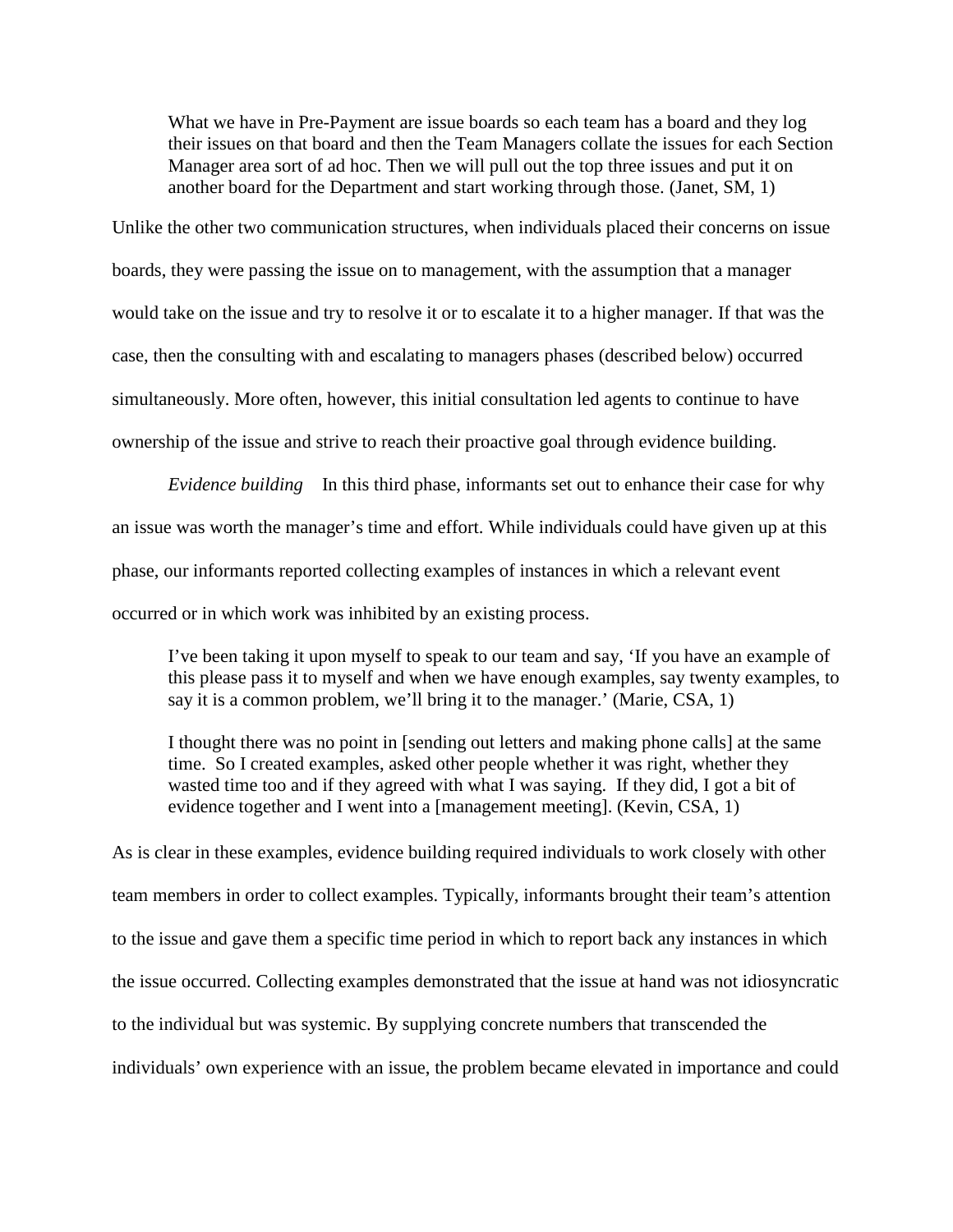be deemed worthy of efforts to resolve. Further, it facilitated the team manager's ability to argue the case for change to the section manager.

In order to encourage evidence building, team leaders used the linguistic device "observe/analyze/act." "Observe/analyze/act" was passed down to team members such that they were expected to use it when bringing up issues. Miranda (CSA, 2) drew on this device as she thought about how to proceed with her proactive action:

I observed, I analyzed and then I acted. They use that method in the call center a lot: observe, analyze and act. So you're observing to find out what's happening, then you analyze and try to build up evidence with it and then you act on it.

In many cases, the "analyze" component of observe/analyze/act was translated by managers into

collecting examples. Lucy (TM, 1), a team manager, describes the importance of her team

working together in order to produce examples:

We do say to [team members] if it's just one incident, it may just be just the one. So we ask them to just get examples. So what my team do, and I'm sure all teams do this because team managers do encourage them to do this, is they mail out to the rest of the team and they'll say 'This is an example of what I've come across where this is happening, can you get me more examples?' Then when we've got more examples we can take the issue forward.

Pamela (CSA, 1) vividly explains how it was made clear to agents that issues would only be

taken seriously if they were accompanied with evidence in the form of examples:

[Managers are] usually open to it just as long as you've got examples. I think if you find that you go to a manager with a situation and you don't have an example of it, they're just going to turn you away so it's best to get your evidence first.

In sum, evidence building relied on team members in addition to the focal agent and was

reinforced via linguistic devices that reminded employees that legitimating their claims through

examples was necessary for initiating change.

*Escalating to managers* Due to technological constraints on their system and the

collective nature of their process maps, once the evidence was collected, issues usually required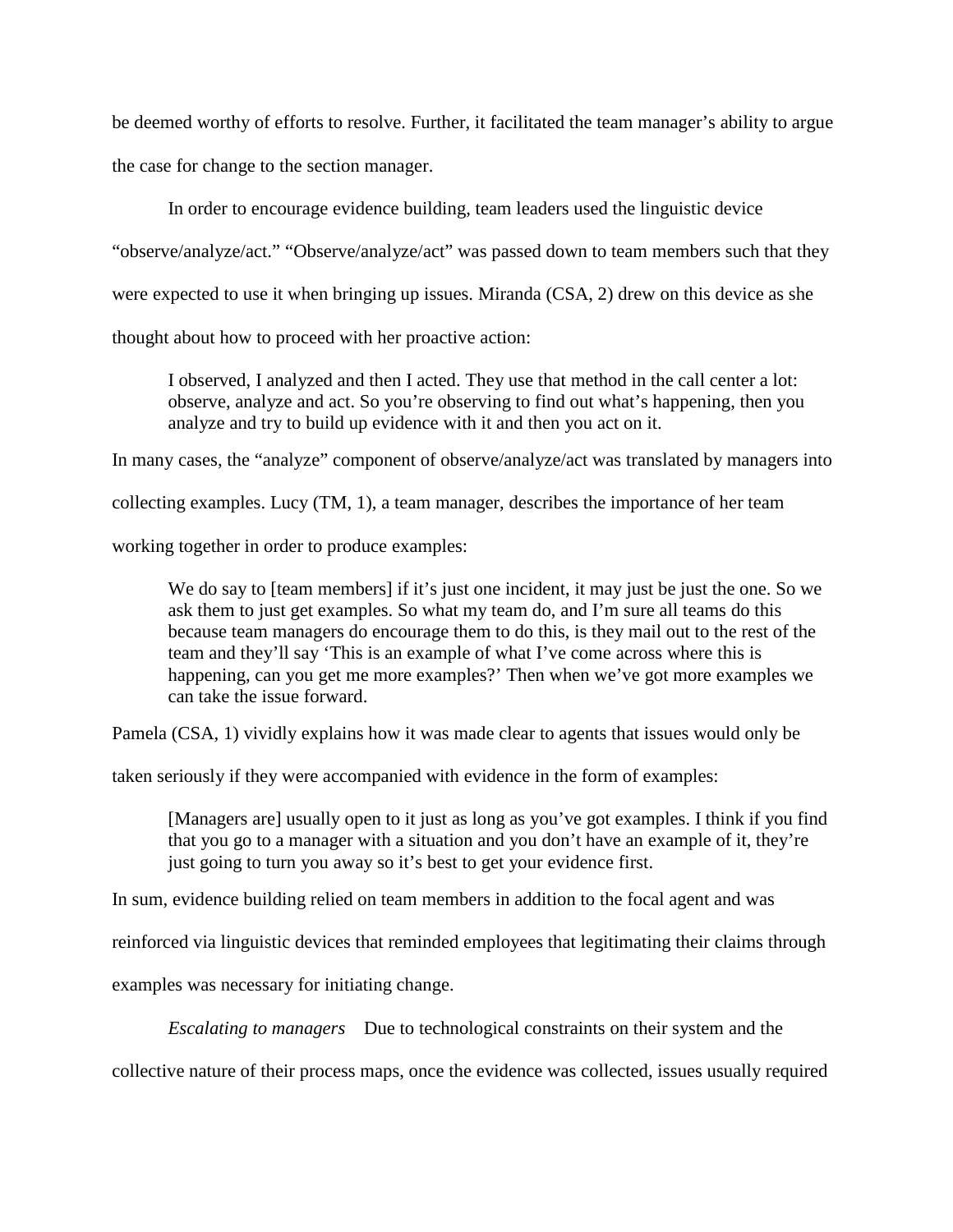escalation to team managers and, in some cases, section managers. Only rarely did agents conclude the process of implementing change solely with their own actions. Instead, the hierarchy and structure of the organization required that management implement the final change. Marie and Philip both described the importance of having a manager take on their issues:

Sometimes it is a case of, 'You're not a manager so you've not got the authority, I'm not going to listen to you.' That is sometimes the case where you're speaking to a Department and they're not doing what you want them to do and you know that you're right, so you need to take it to a manager to get that resolved really. (Marie, CSA, 1)

If you think it's on a priority scale then you go and approach somebody straight away. Even section managers sit within the area, so if your team manager is not about you can approach another team manager. (Phillip, CSA, 1)

The process of management escalation was particularly important at NRG because the way in which the work was structured meant that if agents or even team managers made changes to a process without escalation, it would cause undesirable inconsistencies in the ways in which agents did their work. This variance, if protracted over time, could lead to a proliferation of ways of doing work which would be difficult to train and to monitor.

The result of escalating to managers was that managers had to address and take on the

issues that were raised and act upon them. As a Customer Service Manager explained:

I'm a big believer in action follow-up. I feel very much that if you are going to get an action then you should at least follow it up because otherwise, what's the point in setting it in the first place? Because someone may work on that, do a lot of work towards it and then you not follow it up and them think, 'Have I wasted my time doing this because you didn't really want it anyway?' There's a consequence there. (Natalie, CSM, 1)

Ultimately, the escalating to managers phase was a two-sided process in which employees first brought up issues that they had identified and found evidence for. However, because the employees were often unable to carry through with the changes themselves due to policies or technological constraints, managers had to get involved in actually completing the change.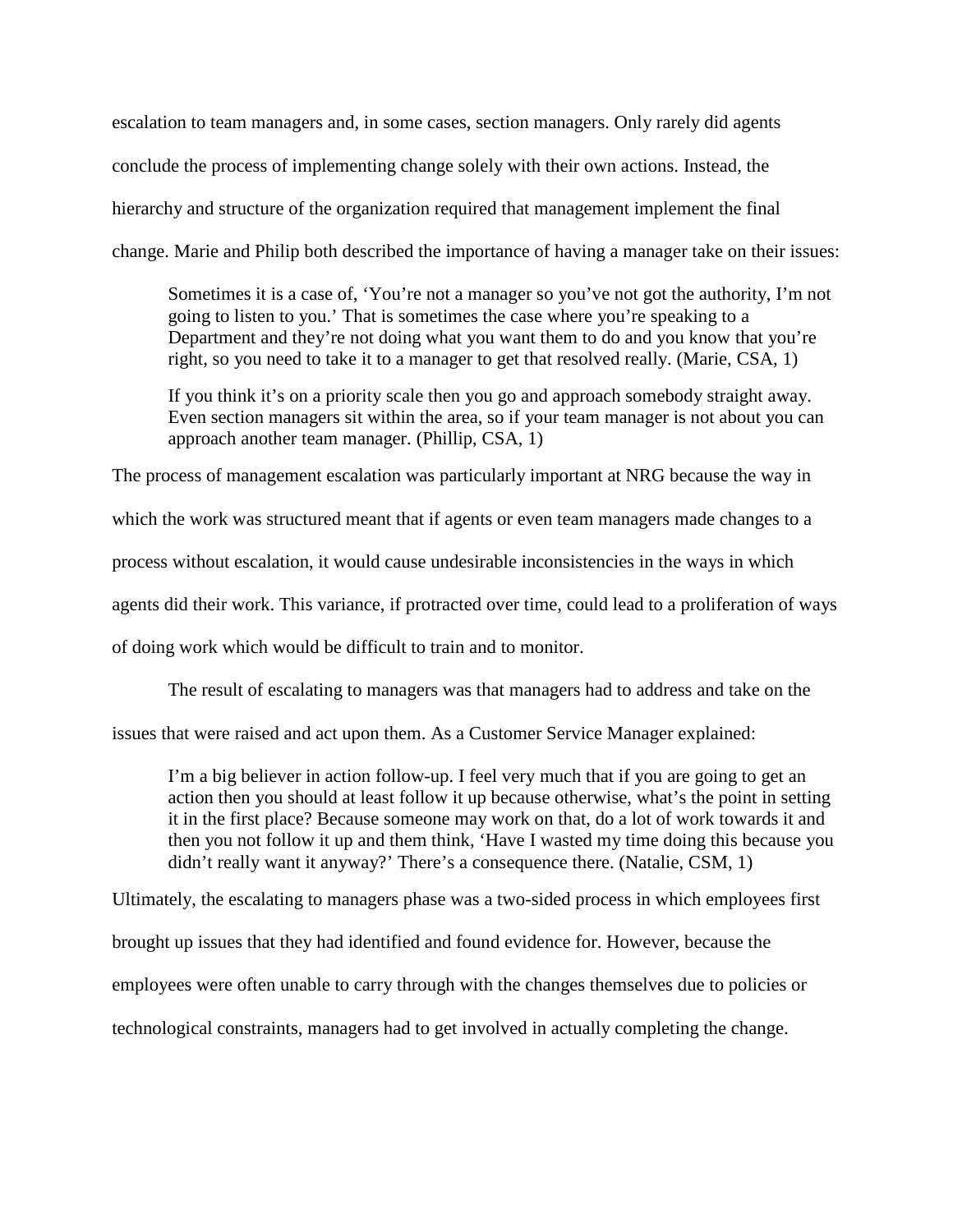*Attending to results* Escalating to managers meant the conclusion of the active involvement in bringing about change for most agents. However, similar to the reflecting phase suggested by Bindl and colleagues (2012), agents attended to whether their proposed change was successfully implemented. Accordingly, the proactivity process did not finish for a specific issue until the agent had some knowledge of the results of the issue, communicated through feedback from a manager. For instance, Phillip (CSA, 1) believed that his manager was obligated to provide him updates on issues he had raised: "I brought up [a potential software problem], and that's been passed to my team manager to escalate. If you do bring up anything like that, they have to come back to you with an answer." Marie (CSA, 1) explained that through interactions with her manager, she has learned that issues she brings up will be taken care of, unlike her experiences with a previous manager:

My previous Manager, if I was bringing an issue up now, I don't think he would ask me about it. I don't think he would follow it up and chase it up for me if I asked him to. Whereas my Manager now, I know he will.

Employees did not just move on once they had escalated a problem to management. They waited for information on whether the problem had been addressed and, if so, what specific changes were made. This feedback either took the form of a change to the process or an explanation for why the process could not be changed. Gretchen (TM, 1) elaborated on the importance of management in responding to employee suggestions:

Even if it is a suggestion that might not go anywhere I am always, "Yes, brilliant, fantastic idea but it may not work because …" If I'm telling someone they can't do it I always give them an explanation and say this is why.

Although the need to provide feedback on the status of proposed changes was widely acknowledged by managers, a number of agents and managers explained that this was the phase in which proactive actions often got derailed. Whether managers took action and failed to notify employees or did not take action at all, a number of agents noted that suggested changes tended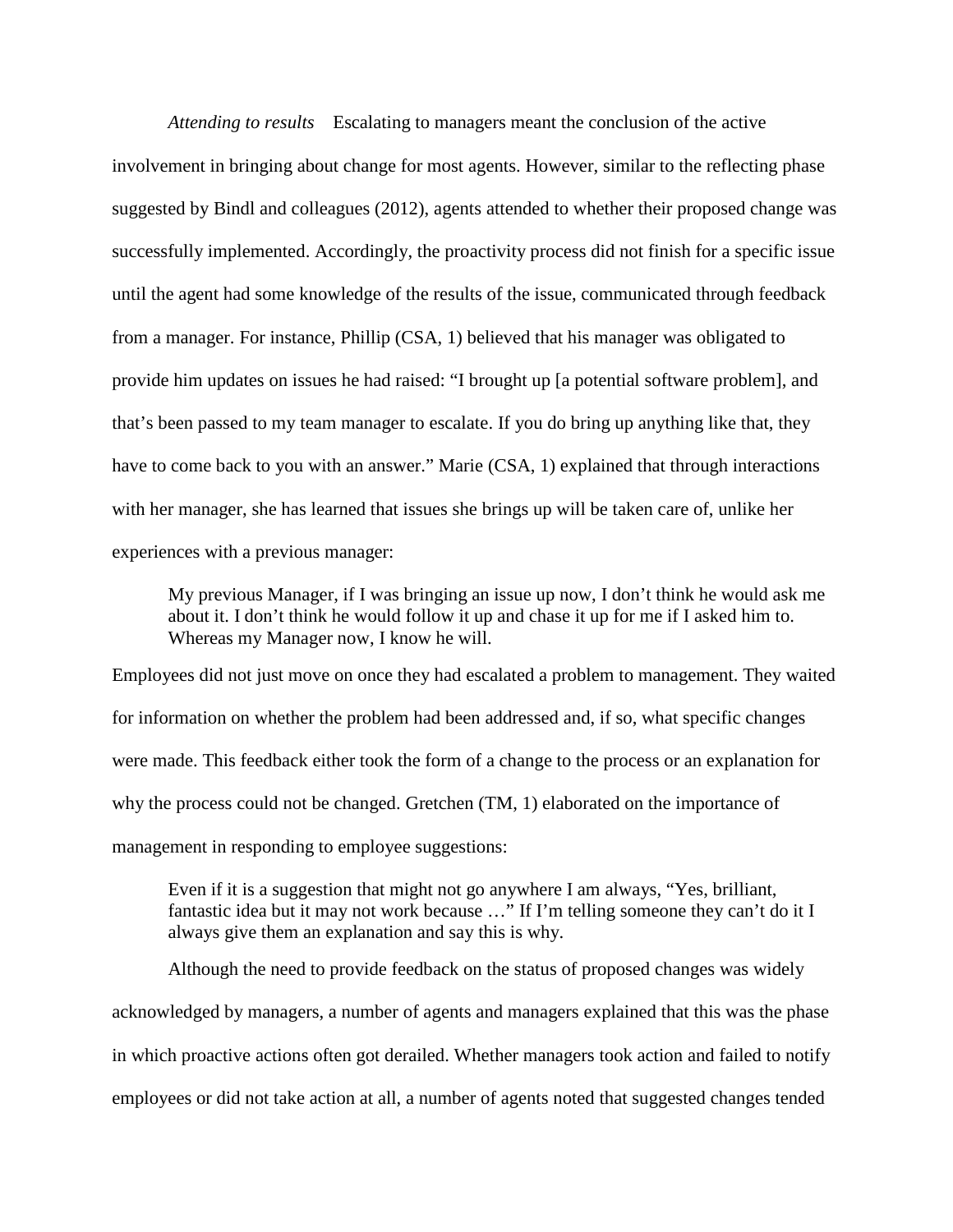to fall on deaf ears. Thus, despite being encouraged to raise issues, there was sometimes little done to address issues. Accordingly, some agents admitted that they, or their colleagues, were now hesitant to raise issues because they felt it was a waste of their time and effort:

I think some people just think what's the point [in bringing forth issues]? … Maybe they have voiced things before and still not got a resolution from it so they can't be bothered raising it because nothing is going to happen if they do. (Teresa, CSA, 2)

This breakdown of the process was also recognized by management. Christine (SM, 2), for

instance, recognized the importance of feedback but also saw that not all of the managers were

providing the feedback that supported proactive action:

I think something we have fallen down on in the past is we want people to think about things and come up with things, but management will sometimes not feedback on them very quickly or they won't do anything with the suggestion or lots of things won't happen for whatever reason, which isn't then very positive for the people coming up with ideas.

Such breakdowns were discouraging for employees at NRG. Under such circumstances,

informants in our study reported being less inclined to act proactively in the future.

#### *Proactivity routines*

What is striking about proactive work behaviors at NRG is the degree of similarity across proactivity accounts. Based on this similarity, we suggest that a routine was in place at NRG that prescribed the appropriate ways to make change to work processes. Routines are sets of "repetitive, recognizable patterns of interdependent actions, carried out by multiple actors" (Feldman & Pentland, 2003: 95; see also Pentland & Reuter, 1994) and stored in procedural memory (Cohen & Bacdayan, 1994). Here, we see that once agents determined that they wanted to pursue a proactive goal, they went through a specific pattern of actions that involved the participation of other individuals such as managers and colleagues in order to reach their proactive goal. Accordingly, we suggest that a proactivity routine has been developed at NRG: a socially constructed and recognized pattern of how one should go about making changes to work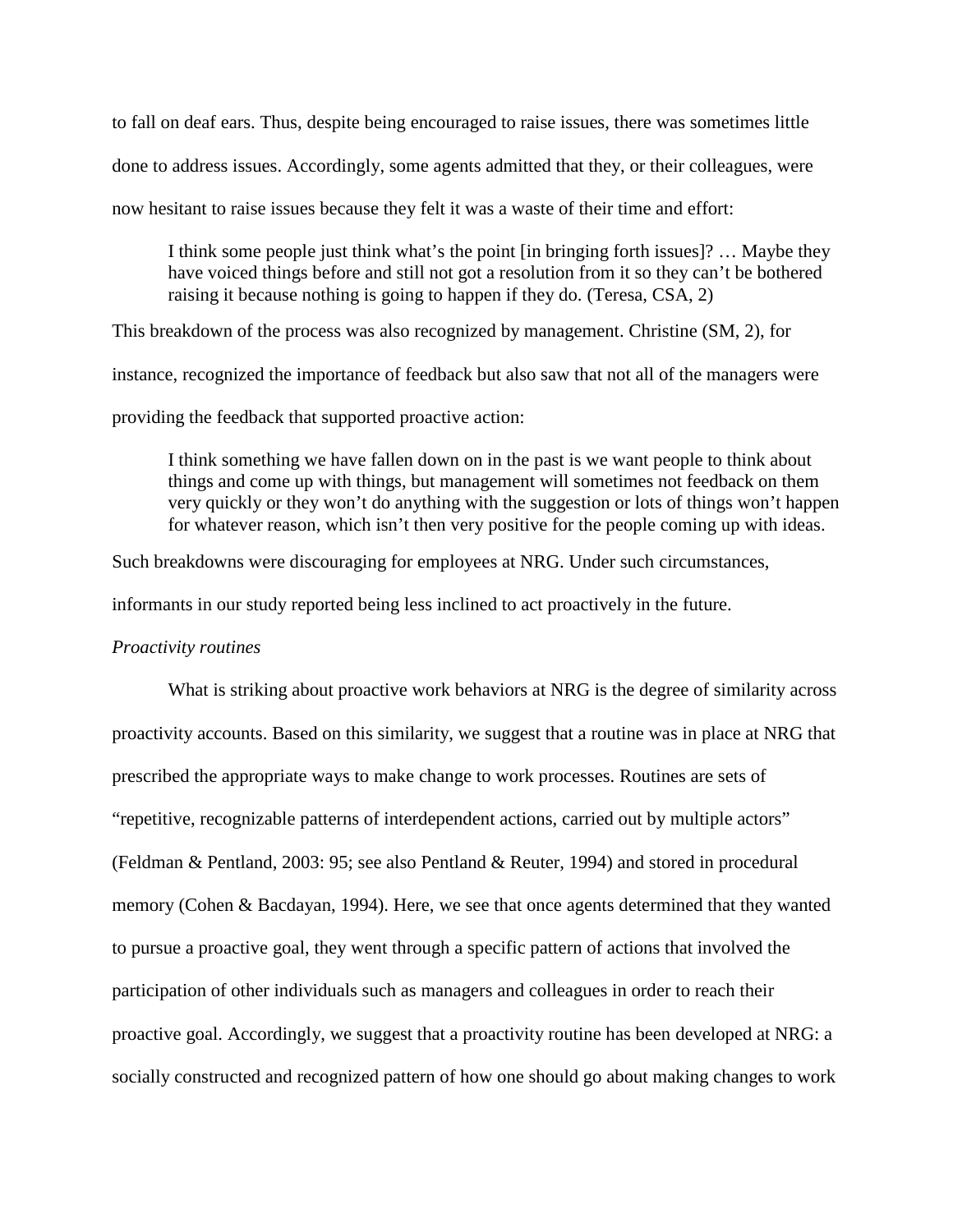processes in the organization. Proactive work behavior was not a required element of agents' jobs. However, if they did decide to initiate changes to work processes, the proactivity routine depicted the steps employees should take in order to initiate such changes.

Routines include both ostensive and performative aspects (Becker, 2008; Feldman & Pentland, 2003) that speak to top-down and bottom-up multi-level processes within organizations (Kozlowski & Klein, 2000). The ostensive aspect of routines is the ideal or schematic form of a routine that is viewed as a standard operating procedure or norm. Here, the ostensive element operates in a top-down manner, depicting how the routine should be performed across individuals. In contrast, the performative aspect is the specific actions taken by employees during the enactment of the routine. This aspect is more bottom-up, in that it focuses on individual performances of the routine. While the ostensive aspect constrains possible actions during the enactment of the routine, the performative aspect indicates that individuals still have room for improvisation in how the routine is enacted.

Like other routines, proactivity routines are comprised of both ostensive and performative aspects. The ostensive aspect of the routine at NRG is represented in Figure 1 and includes the set of actions that organizational members believe were necessary to achieve their proactive goal. The performative aspect, in contrast, is the actual steps taken by employees in order to engage in this process. Table 1 provides examples of three different performances of the routine. The ostensive and performative aspects are mutually dependent: without the normative pattern of the routine, the employees would not know how to appropriately engage in proactive actions and without employees actually following the phases of the proactive routine in their proactivity performances, the routine would cease to exist.

One of the hallmarks of routines is that they require coordination between multiple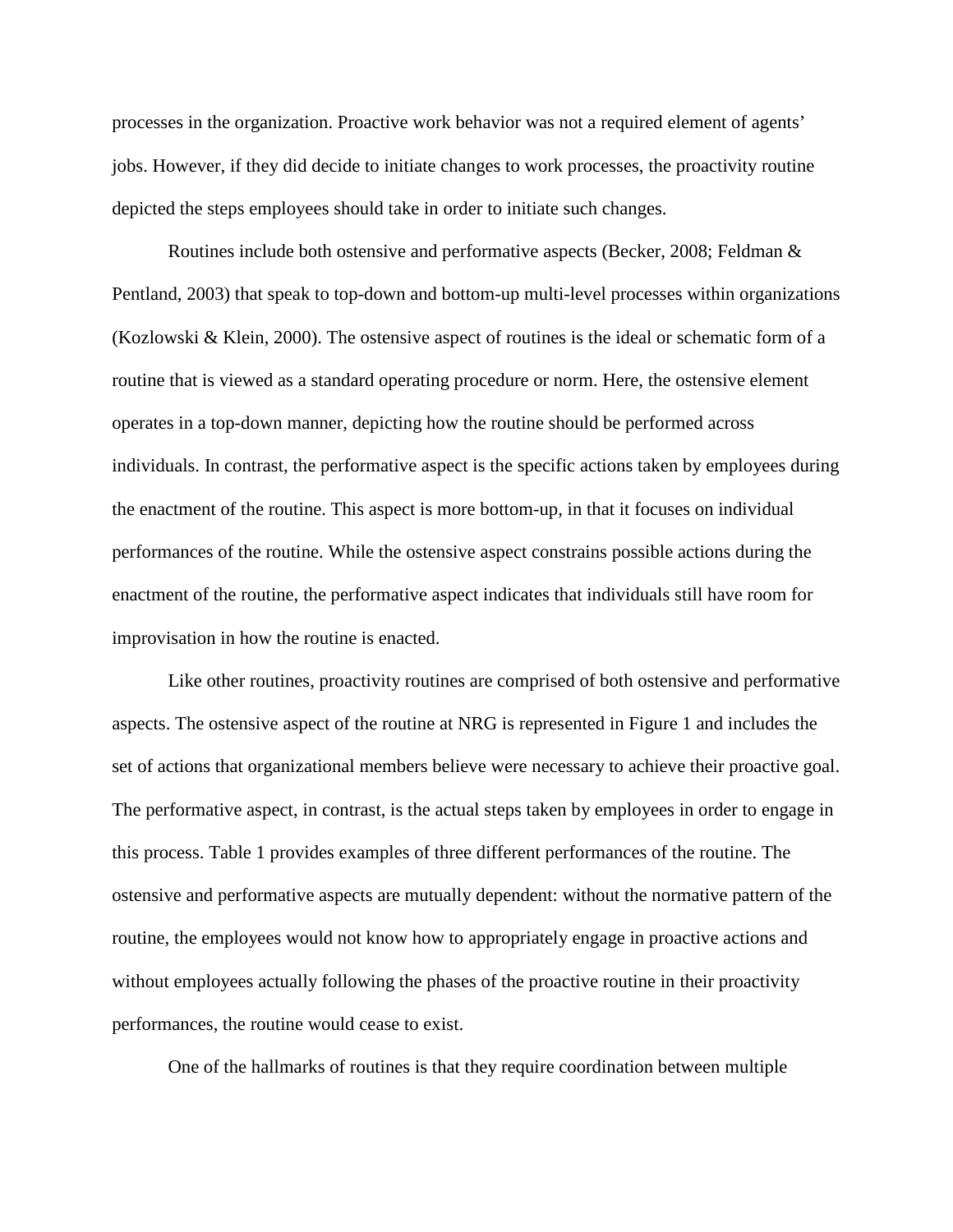participants (Feldman & Rafaeli, 2002). An important characteristic of the proactivity routine at NRG was that it involved coordinated action by multiple actors and, in so doing, managed the interdependencies between the actors. The proactivity routine was able to manage these interdependencies because it included mechanisms for *legitimation* to managers and *consistency* across individuals. Further, the routine was able to be sustained over time due to a mechanism of *validation* for agents. These theoretical mechanisms are associated with particular phases in the proactivity routine, as indicated at the bottom of Figure 1. Here, we define these mechanisms and describe the role they played in supporting and sustaining the proactivity routine.

Drawing on Suchman's (1995) work on legitimacy, we define a *mechanism of legitimation* as agreed upon ways in which individuals can convince their managers that acting upon their issue is desirable, proper, and appropriate. More specifically, members of NRG developed a consensual process through which agents could "prove" that there was an issue that needed solving. First, informants consulted their managers about the problem in order to construct together the need for the problem to be addressed. Second, the evidence-building process involved agents collecting examples in which work processes were impaired. Once a certain threshold of examples was reached, the agent could escalate the issue to management with the expectation that management would implement changes to address the issue.

The second type of mechanism is a *mechanism of consistency*. Mechanisms of consistency allow any changes that are made in the system to be implemented throughout the system rather than to be made only locally, thereby addressing horizontal interdependencies in the work. Without mechanisms of consistency, the work processes of one individual could vary dramatically from the work processes of the individual sitting at the next desk, compromising the system as a whole. At NRG, mechanisms of consistency were included in the routine via the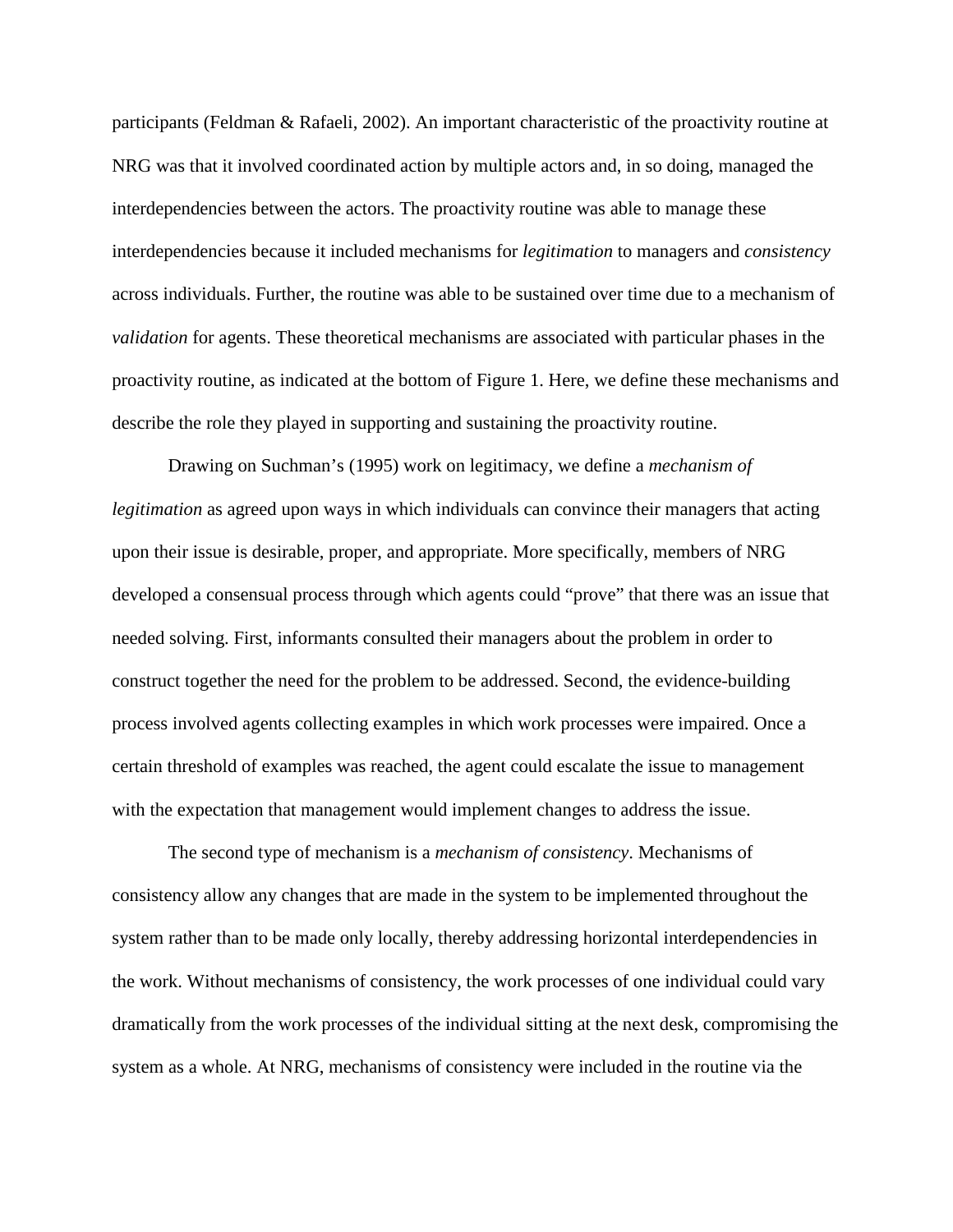strong role played by managers in the escalating to management phase. By requiring changes to go through team managers, and often section or customer service managers, before implementation, NRG was able to ensure that changes were initiated across employees and teams. Ultimately, the mechanism for consistency relies on the organizational hierarchy in order to address managers' concerns about changes being implemented systematically.

The *mechanism of validation* provides employees with information and feedback on the functioning of the proactivity routine, which promotes future investment in the routine. At NRG, in the final phase of the routine, attending to results, agents indicated that their managers were obligated to report back on the status of an issue they had initiated. Further, agents were able to observe whether changes were actually being made because the changes would directly impact their work processes. Being told about changes was necessary because some changes may be sufficiently subtle that agents may not initially notice them without them being brought to their attention. Furthermore, simply communicating to the agents how the change was progressing signaled to the agent that their concern was being taken seriously. Information about the progress of a change gave agents insight into the utility of the proactivity routine and helped determine their future engagement with the routine.

#### **Discussion**

By drawing on accounts of 39 employees, we have described the social context within which proactive work behavior occurred at NRG. In particular, the call center routinized employee proactivity such that there were specific steps employees followed to initiate workrelated change at the team or unit level, including the involvement of management and colleagues at different phases of the process. As such, through this study, we gain a new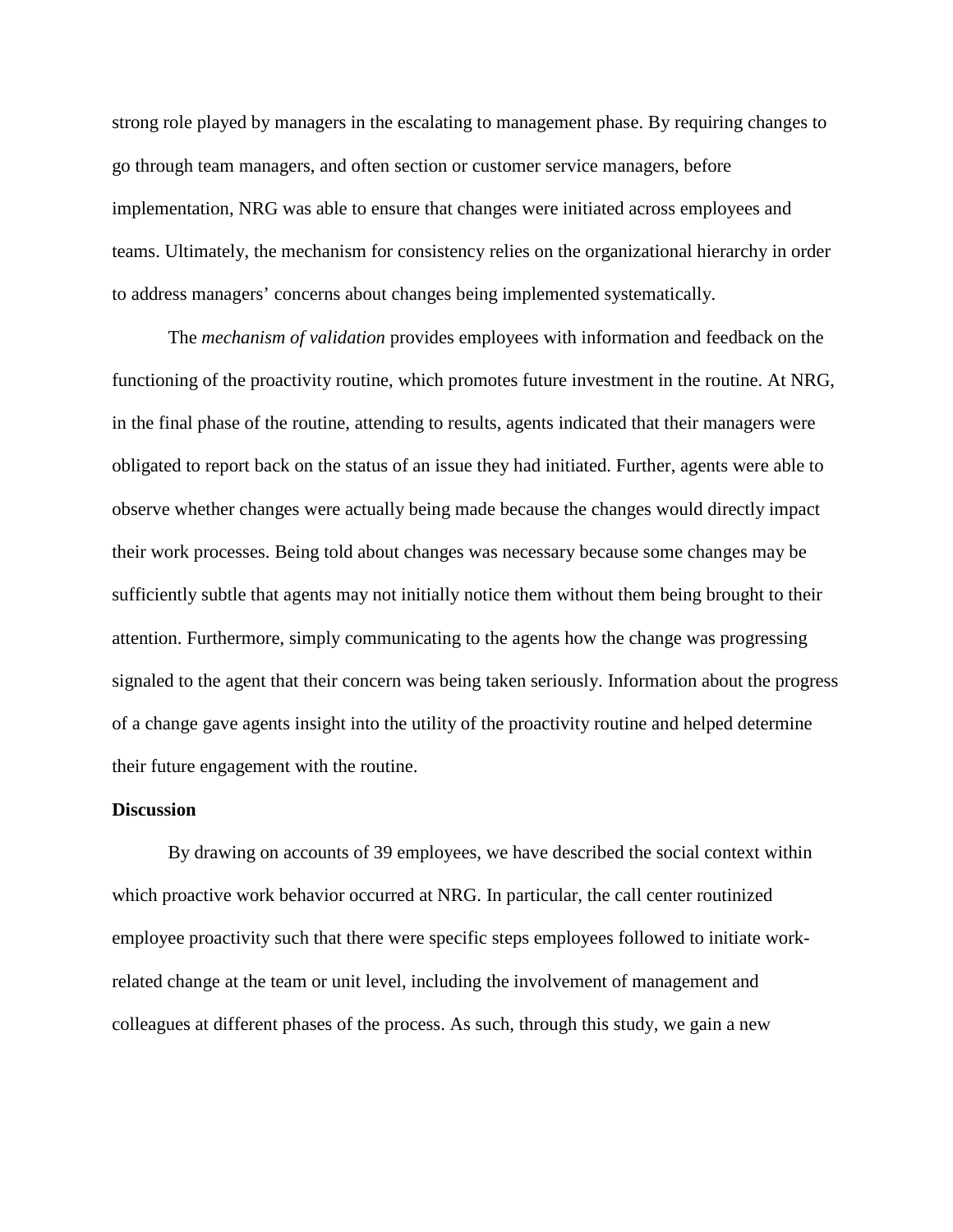perspective on how employee proactivity is embedded in a social context that complements the extant proactivity research focused on the social context as input or output to proactivity.

A central question that one might ask in response to these findings is: can proactivity that follows a routine be truly considered proactivity? The actions taken by agents were highly consistent with previous definitions of proactive work behavior: self-initiated, future-focused actions that involve taking charge in order to make change to work processes (e.g. Parker & Collins, 2010). Proactive work behavior at NRG was self-initiated in that agents recognized that there were issues at work that needed to be addressed and decided to address them to prevent the future reoccurrence of such problems. While proactive work behavior was certainly encouraged at NRG, it was not required nor directly incentivized, meaning it was self-initiated rather than coerced by management. Further, these actions were future-focused. Similar to problem prevention (Parker & Collins, 2010; Frese & Fay, 2001), a specific form of proactivity previously identified, informants at NRG identified root causes of problems and sought ways to address those issues in the long term. Finally, in order to make these changes to work processes, agents had to take charge of the issue and push it through a multi-stage process before handing it over to managers to resolve. Put differently, the episodes of proactivity followed a goal regulation process, similar to previous depictions of proactivity (Parker, et al., 2010) in which individuals generated proactive goals (problem recognition and ownership) (Bindl et al., 2012; Grant & Ashford, 2008; Parker et al., 2010; Sonnentag & Starzyk, 2015) and strived to attain those goals via consulting with managers, evidence building, and escalating to managers.

The fact that the way in which these proactive behaviors were implemented followed a routine does not diminish the fact that they represented goal-directed action to achieve a proactive work goal. While the proactivity routine specified *the way* in which employees should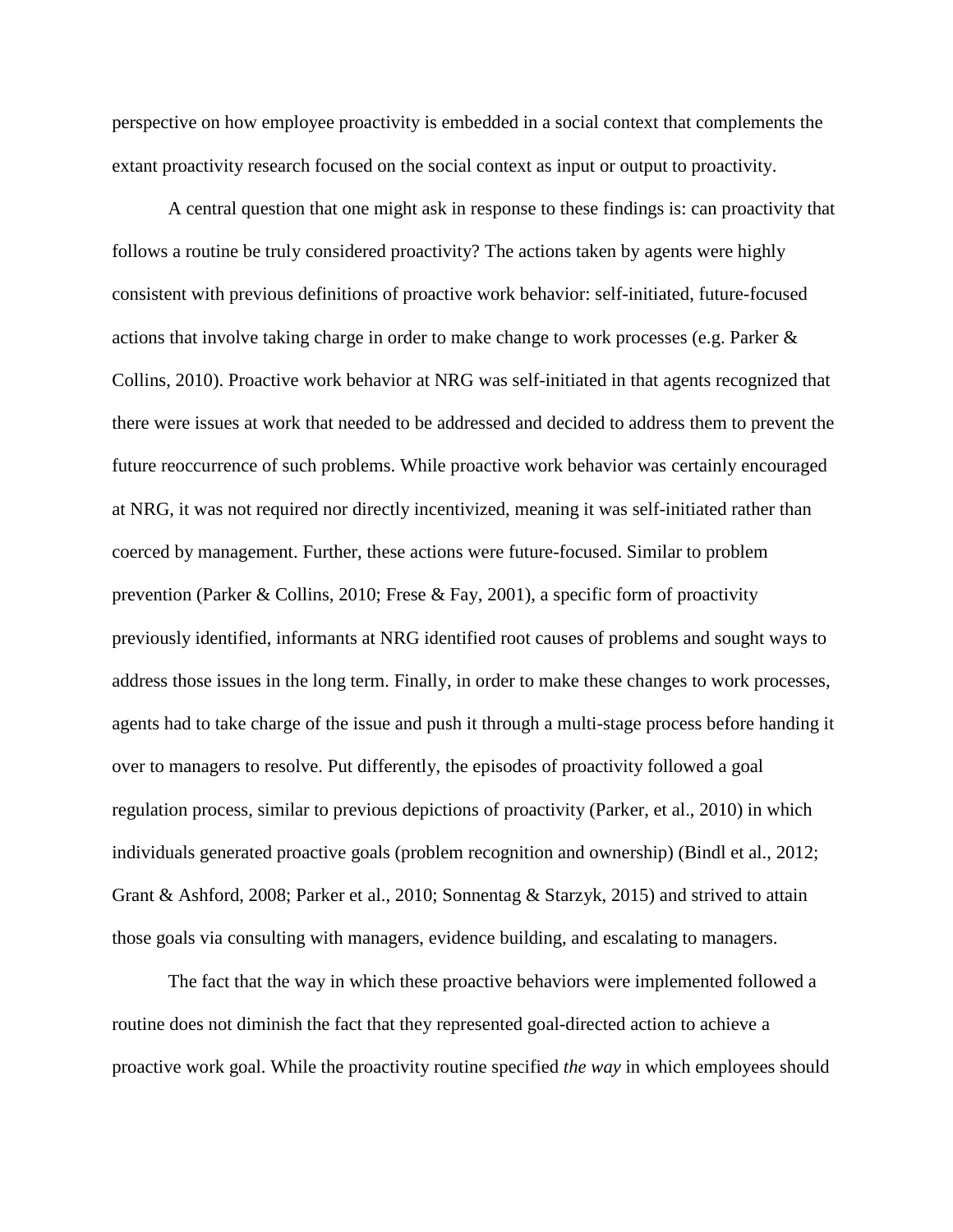enact proactive change, it neither required employees to be proactive, nor did it dictate which issues to bring up, when to bring them up, or whether to pursue action on them. Whether or not to engage in proactivity and which issues to be proactive about were decisions made by employees. In the following section, we highlight the theoretical contributions of our findings. *Theoretical implications*

While the proactive process we found does share many similarities to how proactivity has previously been conceptualized, there are also important differences that represent theoretical advancement. First, we found that when individuals decide to engage in proactive work behavior, they follow socially mandated norms for how proactive work behavior should occur. The notion of a proactivity routine shifts our attention away from the individual characteristics that have dominated research on proactivity (e.g. self-efficacy beliefs, individual motivation, proactive personality, attachment styles; Bakker et al., 2012; Crant, 1995; Ohly & Fritz, 2007; Parker, 2000; Parker, Williams & Turner, 2006; Wu, Parker, & DeJong, 2014) and toward a higher level perspective in which organizational structures and practices shape how proactivity occurs. While the proactivity routine we describe is only one way in which the social context shapes proactivity, it brings to the fore that in many organizations there are likely ways of acting proactively that are encouraged while others are discouraged (Campbell, 2000). In lowautonomy settings, in particular, socially constructed ways in which to appropriately engage in proactivity may be essential for proactivity, due to the little opportunity for idiosyncratic change.

Second, much of the existing research on proactivity depicts an individual bringing about change with relatively little attention to how that individual engages others in the proactivity process. In contrast, because the work performed by individuals in our study required high degrees of consistency across individuals, making change required coordinating with managers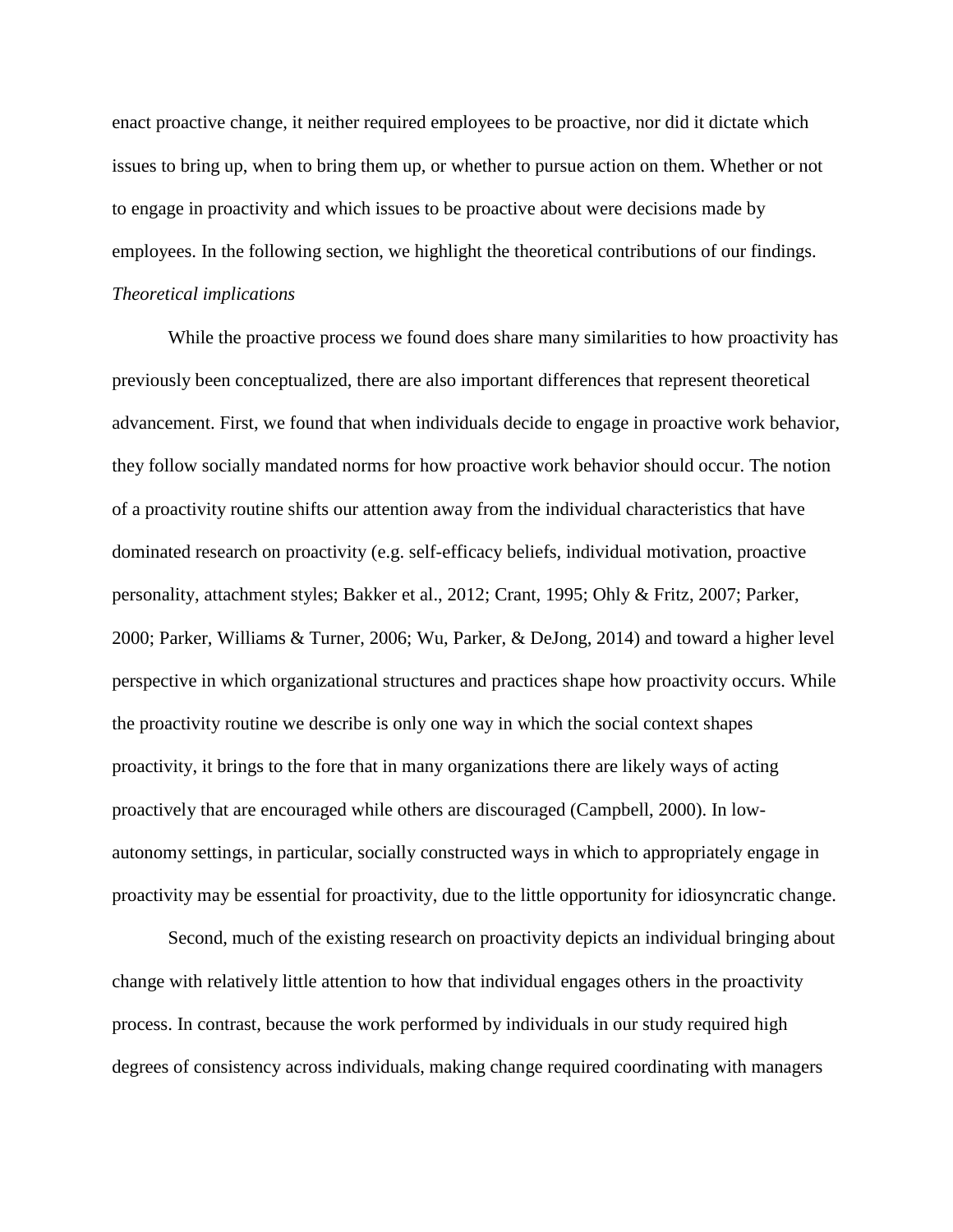and colleagues. Employees were required to both discuss ideas with managers as well as rely on managers in order for the change to be implemented. Further, individuals relied on their peers to help them support and legitimate their proposed changes. Thus, the proactivity routine was an inherently social process (see Figure B, available online, for an illustration of the role of other individuals beyond the focal employee, in the proactivity routine). Previous research on interpersonal interactions and proactivity have shown that the relationships that individuals build, especially with their managers, influence the impact of proactivity on outcomes such as performance, creativity, and citizenship behavior (Thompson, 2005; Li, et al., 2010; Gong, et al., 2012; Fuller et al., 2015). The theory underlying these relationships is that proactive individuals are more likely to build networks that will help them in the future. Our findings advance our understanding of the interpersonal aspects of proactivity by arguing that individuals rely on others as *part of* the proactivity process.

Our findings also indicate that the role managers play in the proactive process evolves over the course of a performance of the routine. Specifically, managers become more actively involved as a performance continues. In the problem recognition and ownership phase managers were not actively involved. Managers then moved on to play the role of advisor in the consulting with managers phase, providing both instrumental support in terms of instructing the employee on how to proceed, and emotional support, in terms of encouraging employees that they can be successful (Ibarra, 1993; Kaufman & Beehr, 1986; McIntosh, 1991). However, at this point, managers were generally not actively engaged in addressing the issue. Only in the fourth phase, escalating to managers, did managers become actively involved in the implementation process, by beginning to bring about the suggested changes. Finally, managers provided feedback to their employees on the progress of implementation in the final phase. In sum, while performances of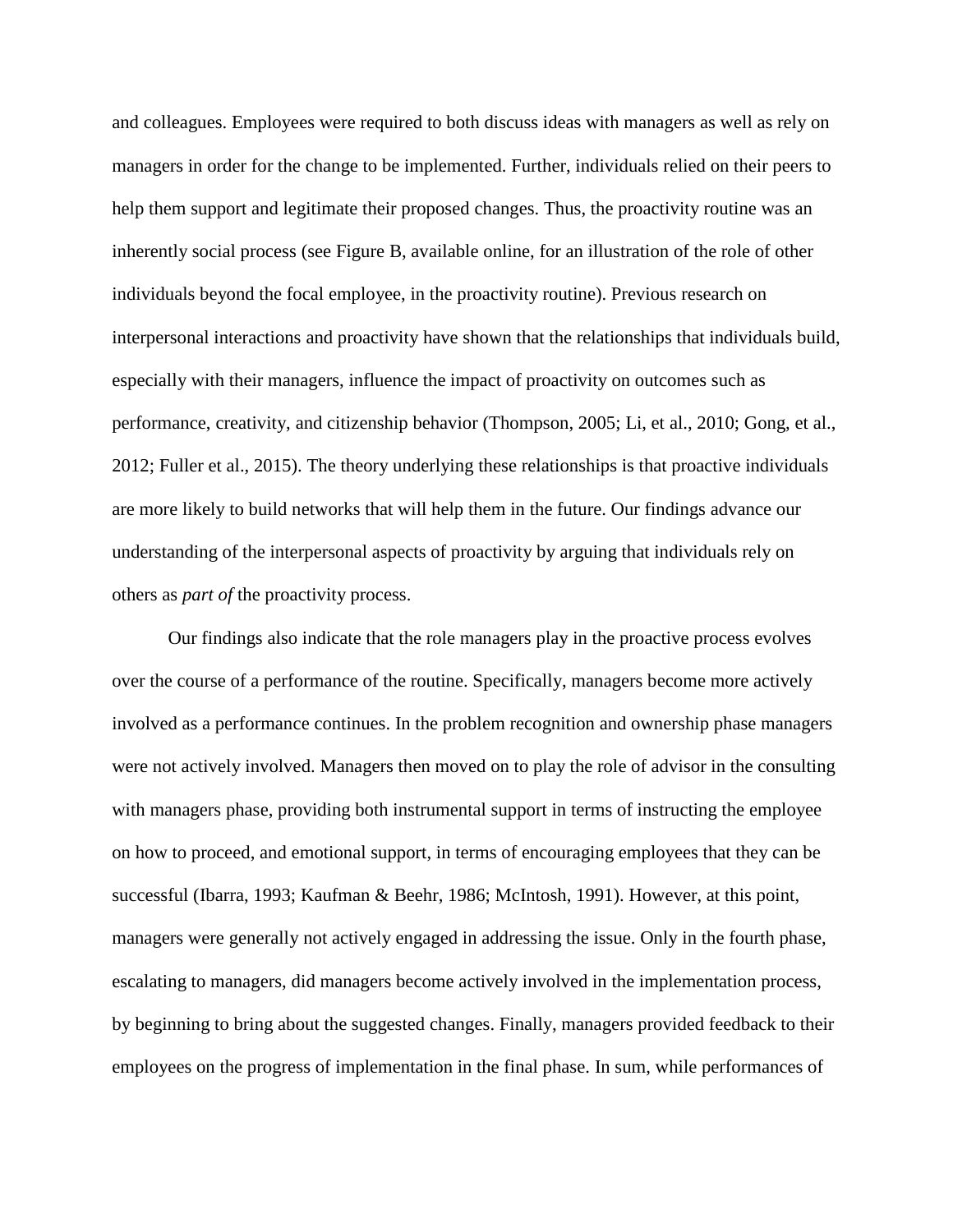the proactivity routine involved interactions between managers and employees over time, the nature of those interactions shifted as the process of proactivity progressed.

Another contribution of our work is to question the importance of autonomy for proactivity. It has been argued that autonomy is a key determinant of proactivity because individuals with autonomy are more likely to feel responsible for their work and to develop selfefficacy and a sense of self-determination over their work (Fuller et al., 2006; Parker, 1998). In contrast, low levels of control at work are predicted to inhibit proactivity because employees will not feel empowered or efficacious, will ruminate rather than act, will be unlikely to persevere in the face of setbacks and will have a passive approach to work (Frese et al., 1996). In a summary of this literature, Fuller and colleagues (2006: 1095) assert that autonomy is "necessary but insufficient to promote a proactive orientation." However, we find that employees working in a low autonomy context with a proactivity routine in place may act proactively as well. By providing a clear and legitimate way in which one can act proactively, a proactivity routine allows individuals to feel safe that they are engaging in appropriate behaviors, boosting their self-efficacy for proactivity. The standardization of proactivity through practices and norms also provided a powerful signal that such behaviors were desired and important for the organization, thereby promoting identified self-regulation (Parker et al., 2010; Ryan & Deci, 2000) in which individuals 'take on' external values and accept them as their own. For example, the organization's statements about the importance of process improvement, combined with investment in issue boards (both the establishment of the boards and the weekly allocation of time for discussing the boards) and training, shows agents and managers that the organization was serious about individuals' improving work processes, which in turn likely facilitated the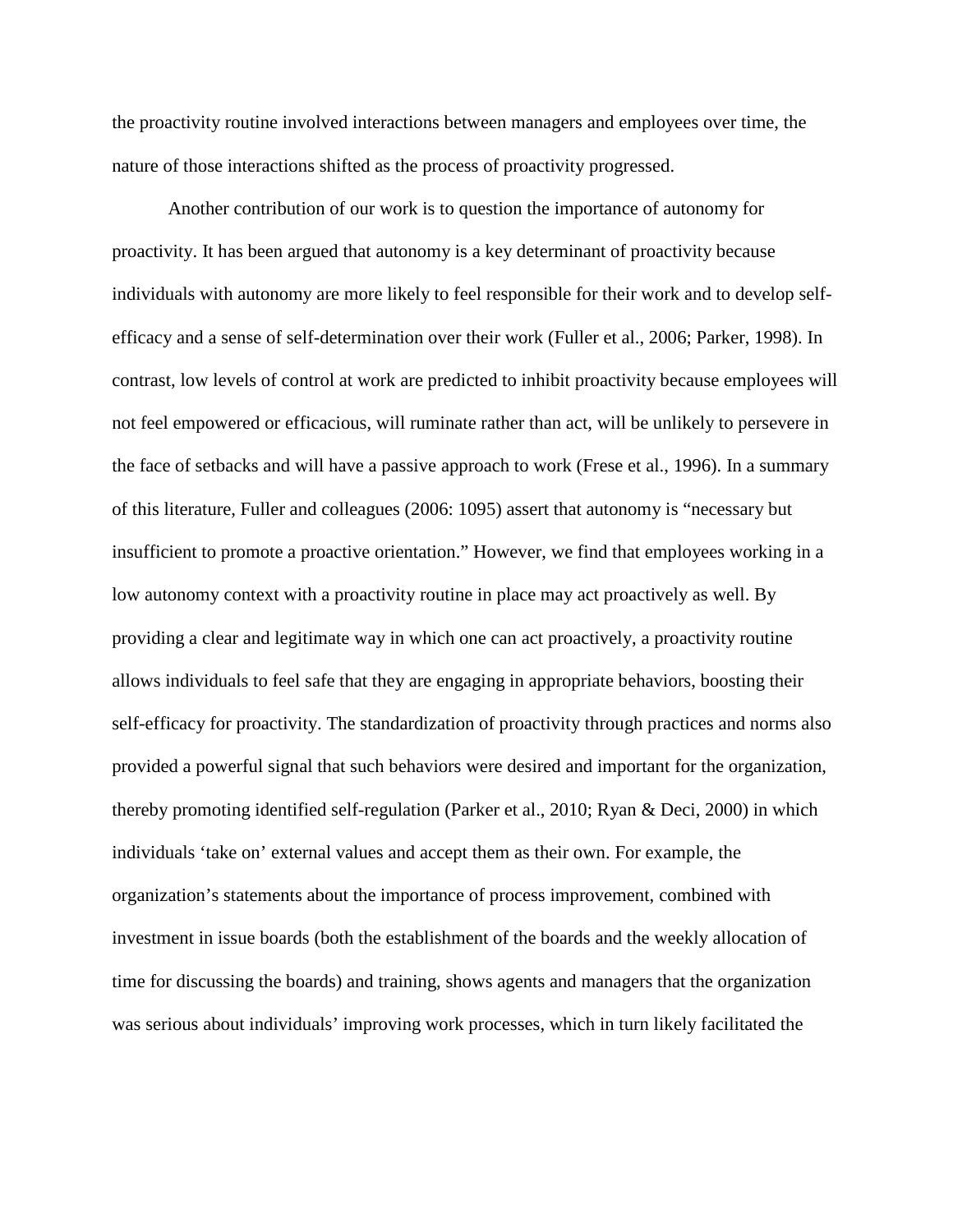individual's internalization of these organizational values. Thus, a proactivity routine may be at least a partial substitute for autonomy in terms of inducing proactive work behaviors.

It is worth noting that previous research has associated routine work and proactivity. In particular, Ohly and colleagues (2006) demonstrated that the routinization of employee's work may encourage proactive behaviors due to the freeing up of cognitive resources as well as increased time to focus on proactive behaviors. In their study, the degree to which work is routinized was a core characteristic of employees' jobs that predicted individuals' creative and innovative work behaviors. Our study differs from theirs in that we did not address how routine an individual's job is but, rather, we focus on a particular type of routine that is used for making proactive change. While the work of Ohly and colleagues (2006) focused on the routinization of the work itself, we are focused on the routinization of how to act proactively.

#### *Practical implications, limitations, and future research*

In order to address the practical implications and limitations of our research it is important to first be clear on the type of organizations where our findings may be most relevant. Proactivity routines are likely to develop in organizations with what Batt and Moynihan (2002: 20) referred to as a mass customization model that incorporates "the efficiency gains of mechanization and the attention to service quality found in the professional services model." By combining mass production and professional service models, mass customization models are forced to reconciling the competing demands of quality and quantity (Raisch & Birkenshaw, 2008). While scholars have suggested a variety of methods of coping with these tensions (see Parker, 2014), through proactivity routines, organizations can maintain standardized work procedures but can also capitalize on individual innovations to update and optimize procedures.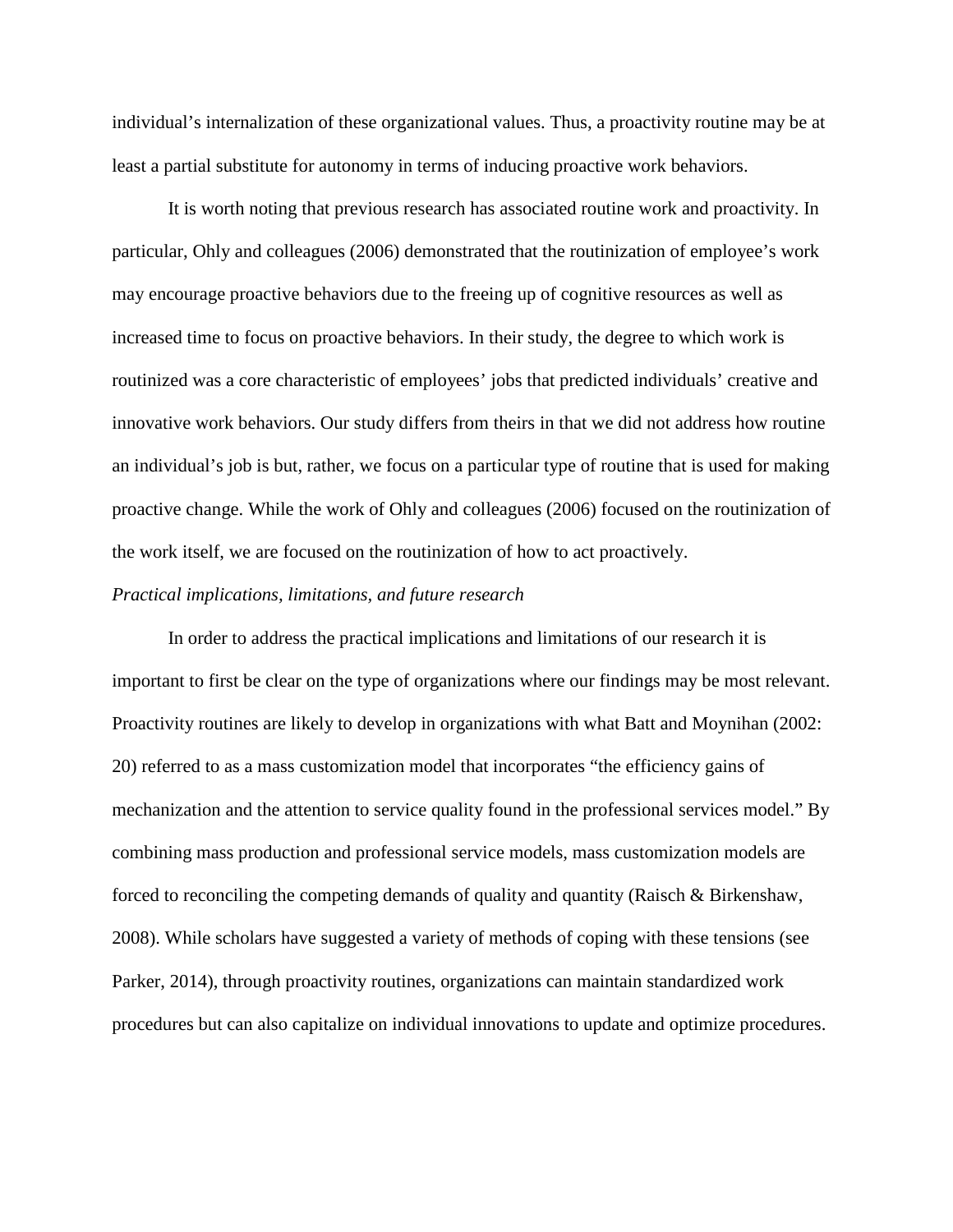The mechanisms theorized to underpin the proactivity routine provide guidance on *how* managers can effectively initiate a proactivity routine. While the specifics of the routine will likely be different, incorporating mechanisms for legitimacy, consistency, and validation are each important. Mechanisms for legitimacy and consistency allow for control and standardization over the proactivity process. Changes that are made are done so across individuals rather than within and are only implemented once they have reached a particular threshold of importance. Mechanisms of validation ensure that employees gain feedback on their efforts, thereby further building their self-efficacy and identified motivation, and, in turn, sustaining their engagement in contributing ideas for improving the organization. In this way, the organization can remain flexible and adapt to changing customer needs.

There are limitations and boundary conditions to this study. First, our findings come from a case study of one organization. However, we do believe that our findings can generalize to theory (Stake, 1978). In particular, we believe that specific routines develop in organizations that dictate correct and incorrect ways in which proactivity may occur, thus enabling proactive work behavior, albeit in a limited manner. Although there is evidence of other versions of routines that promote proactivity in other contexts (such as total quality management practices and suggestion schemes (Frese, et al., 1999; Hackman & Wageman, 1995; Hill, 1991), we must be careful not to generalize our specific findings. In fact, one of the major implications of our research is the necessity of taking contextual characteristics into consideration when attempting to understand proactivity in organizations. In particular, we do not anticipate that other organizations would employ the exact same routine as we discovered at NRG. While the problem recognition and attending to results phases are likely universal because proactivity requires individuals to identify issues at work and employees want to understand the outcomes of their actions, the questions of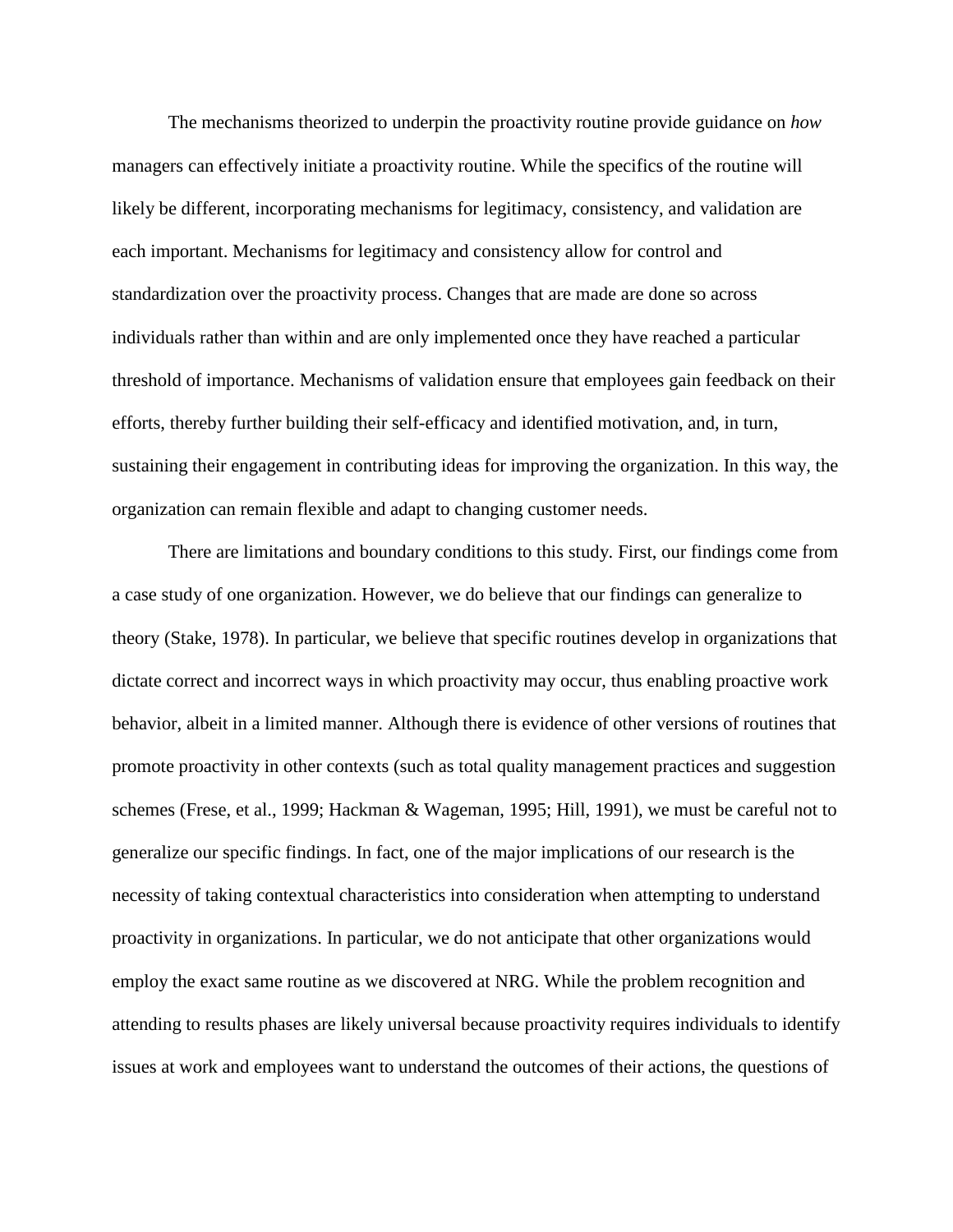when and how individuals will consult their managers and colleagues and the degree to which they will escalate their concerns to managers are likely to vary. Further, the kind of evidence that is necessary for such escalation may be different than the evidence building reported here. A related limitation is that we have focused exclusively on proactive work behavior and not other forms of proactive behavior such as proactive customer service (Rank et al., 2007) or proactive strategic behavior (Parker & Collins, 2007). It is worth investigating in future research which types of proactive behavior are likely to be routinized and which types are not.

One avenue for future research that our findings point us toward is a more practice-based perspective on proactivity. A practice perspective shifts the focus away from individuals or organizations and toward the patterns of actions that occur within organizations (Feldman  $\&$ Orlikowski, 2011). According to Niccolini (2012: 5) in a practice perspective, "The focus is thus not on the action of the individual but on the practice, and the horizon of intelligible action that it makes available to the agents." Our call to view proactivity at a higher level of analysis in order to gain new insights on how proactivity occurs within a context is one step toward such a perspective. We believe that more fully conceptualizing and operationalizing proactivity routines as a practice would uncover additional insights about proactivity in its broad social context.

A related avenue for future research is to look more closely at the multi-level nature of proactivity. In our data, we see that routines, a collective level phenomenon, shape how individuals engage in proactive behaviors. Further, similar to Kozlowski and Klein's (2000: 55) notion of emergence in which behaviors originated by individuals lead to collective phenomenon, as individuals engage in proactive behaviors, they make changes that impact themselves as well as those around them. While our findings concerning proactivity routines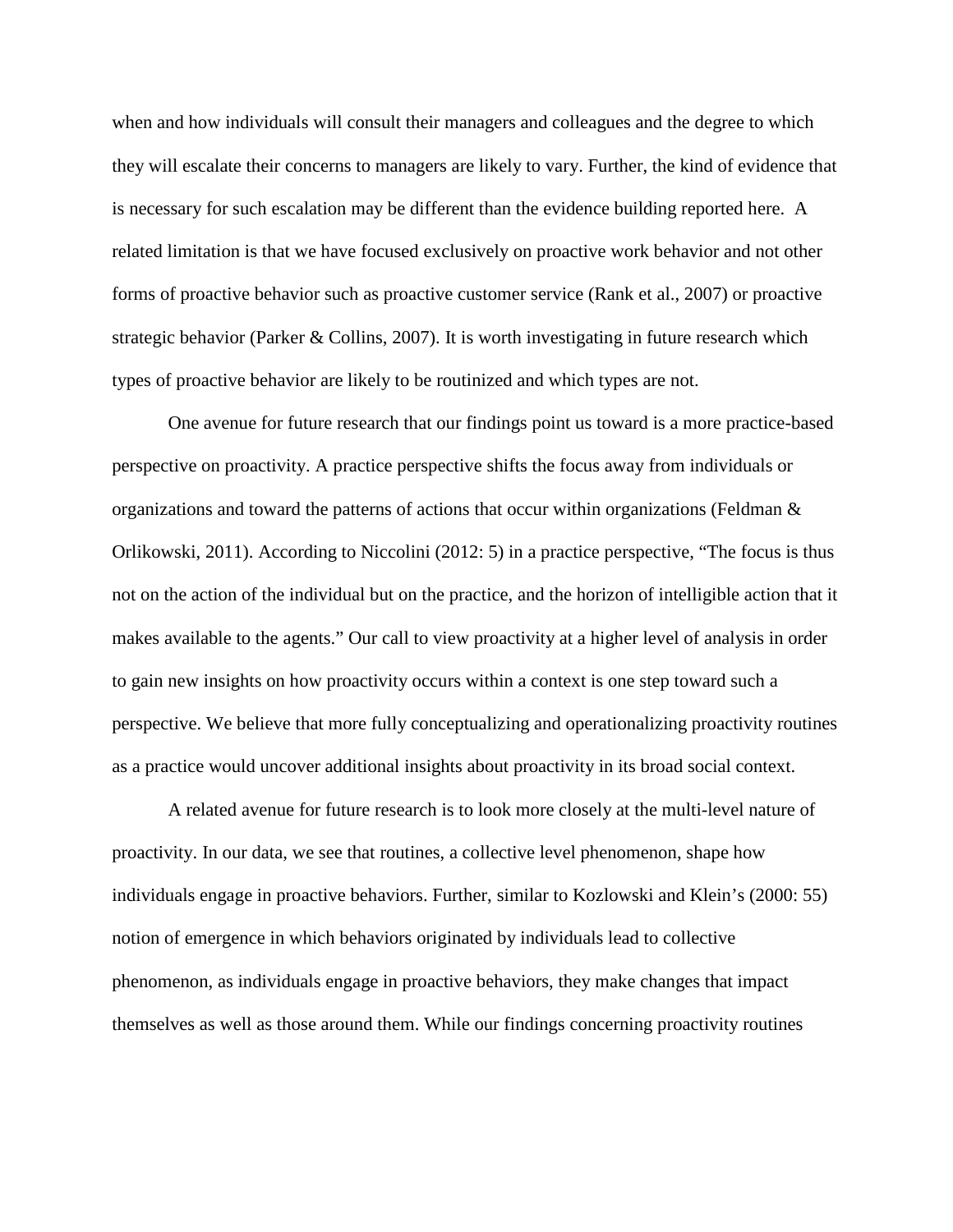point to the existence of multi-level effects, future research should investigate further how collective and individual actions interrelate in the proactivity process.

Finally, up to this point, we have taken a relatively non-critical perspective on the formation and use of a proactivity routine. While a proactivity routine can be viewed as a form of a high involvement practice (Batt, 2002; Workman & Bommer, 2004), from a more critical perspective, such routines may represent "the application of Taylorism by the workers themselves" (Hodgson, 2002; Sewell, 1998). Literature on call centers, in particular, has argued that despite the apparent domination of supervisory power in these organizational contexts (Metcalf & Fernie, 1998), employees may deliberately choose to resist such domination (Bain  $\&$ Taylor, 2000). What these critiques bring to light is that we do not currently know what the downsides of this more constrained form of proactivity are, as well as what forms of proactivity, if any, it may curtail. We hope our findings will inspire future research to address these issues.

In sum, although our findings originate from one organizational setting, we suspect that in many organizations there are ways of acting proactively that are supported and encouraged, and ways that are frowned upon, by other organizational members. As such, it is important to understand how the broader social context shapes the proactivity process. We suggest a new understanding of proactivity in which it is possible for proactivity to occur through a standardized, collective process rather than the more frequently depicted individual process.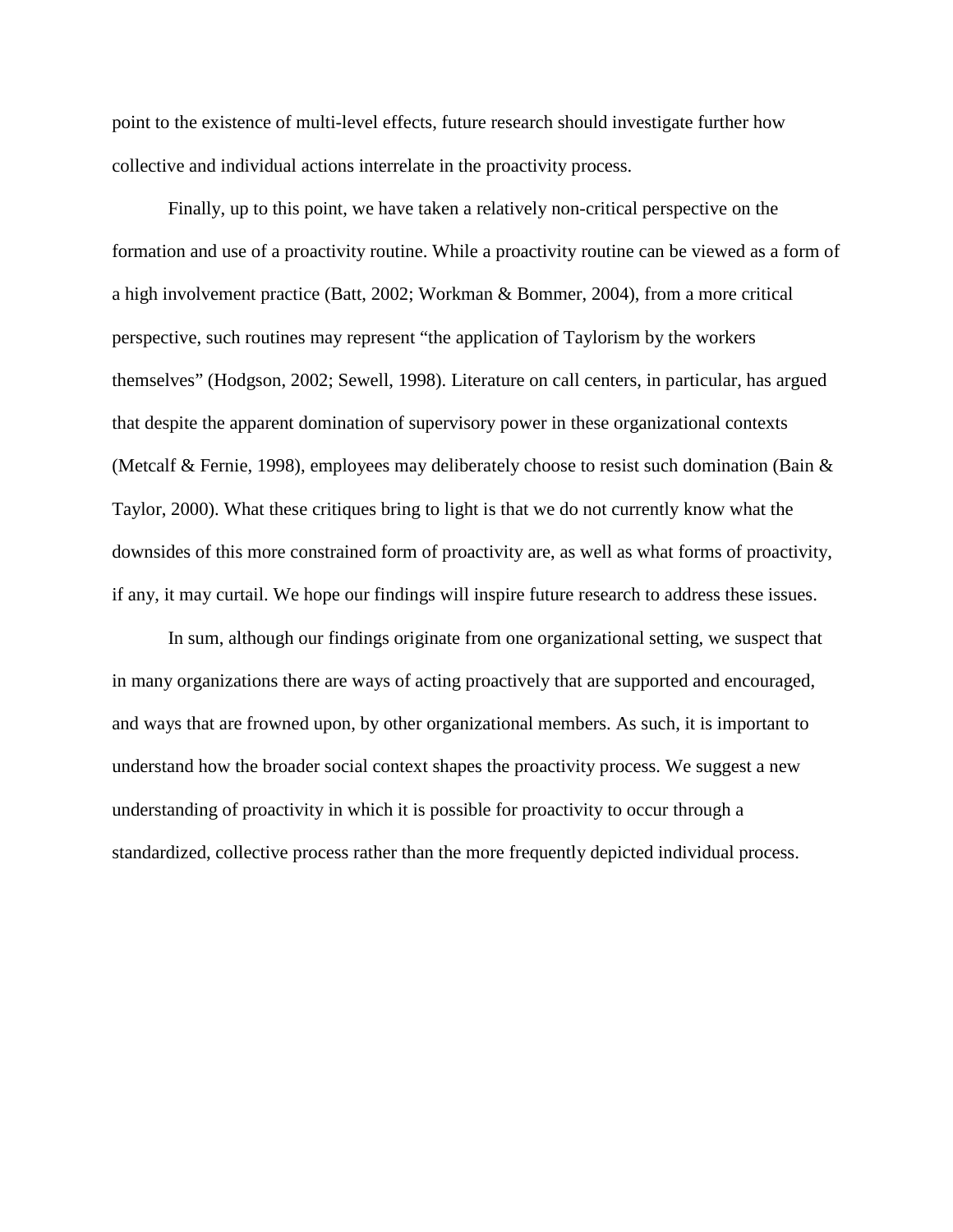#### **References**

- Baer M and Frese M (2003) Innovation is not enough: Climates for initiation and psychological safety, process innocations, and firm performance. *Journal of Organizational Behavior*  $24: 45-68.$
- Bain P and Taylor P (2000) Entrapped by the 'electronic panopticon'? Worker resistance in the call centre. *New Technology, Work and Employment* 15: 2-18.
- Bakker A, Tims M, and Derks D (2012) Proactive personality and job performance: The role of job crafting and work engagement. *Human Relations* 65:1359-1378.
- Batt R (2002) Managing customer services: Human resource practices, quit rates, and sales growth. *Academy of Management Journal* 45: 587-597.
- Batt R and Moynihan L (2002) The viability of alternative call centre production models. *Human Resource Management Journal* 12: 14-34.
- Becker MC (Ed.) (2008). *Handbook of organizational routines*. Edward Elgar Publishing, Cheltenham, UK.
- Bindl UK and Parker SK (2010) Proactive work behavior: Forward-thinking and change-oriented action in organizations. In Zedeck S (ed) *APA handbook of industrial and organizational psychology*. Washington, DC: American Psychological Association.
- Bindl UK, Parker SK, Totterdell, P and Hagger-Johnson G. (2012). Fuel of the self-starter: how mood relates to proactive goal regulation. *Journal of Applied Psychology*, 97: 134-150.
- Campbell DJ (2000) The proactive employee: Managing workplace initiative. *Academy of Management Executive* 14: 52-66.
- Cohen MD and Bacdayan P (1994) Organizational routines are stored as procedural memory: Evidence from a laboratory study. *Organization Science* 5: 554-568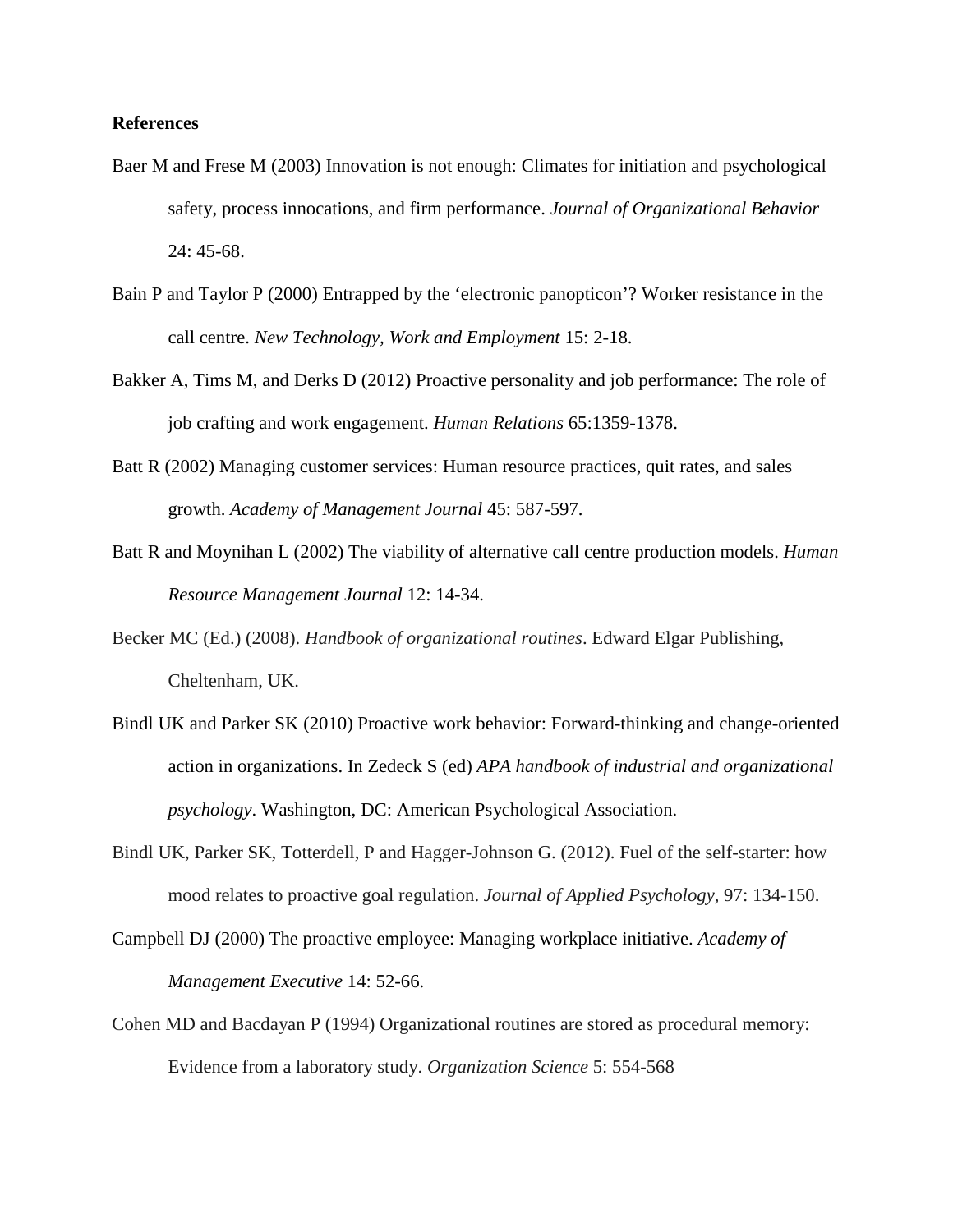Crant JM (1995) The Proactive Personality Scale and objective job performance among real estate agents. *Journal of Applied Psychology* 80: 532-537.

Crant JM (2000) Proactive behavior in organizations. *Journal of Management* 26: 435-462.

de Jong A and de Ruyter K (2004) Adaptive versus proactive behavior in service recovery: The role of self-managing teams. *Decision Sciences* 35: 457-491.

Den Hartog DN and Belschak FD (2012) When does transformational leadership enhance employee proactive behavior? The role of autonomy and role breadth selfefficacy. *Journal of Applied Psychology* 97: 194-202.

- Dutton JE, Ashford SJ, Lawrence KA, and Miner-Rubino K (2002) Red light, green light: Making sense of the organizational context for issue selling. *Organization Science* 13: 353-369.
- Dutton JE, Ashford SJ, O'Neill RM, and Lawrence KA (2001) Moves that matter: Issue selling and organizational change. *Academy of Management Journal* 44: 716-736.
- Fay D, Lührmann H, and Kohl C (2004) Proactive climate in a post-reorganization setting: When staff compensate managers weakness. *European Journal of Work and Organizational Psychology* 13: 241-267.
- Feldman MS and Pentland BT (2003) Reconceptualizing organizational routines as a source of flexibility and change. *Administrative Science Quarterly* 48: 94-118.
- Feldman MS and Orlikowski WJ (2011) Theorizing practice and practing theory. *Organization Science* 22: 1240-1253.
- Feldman MS & Rafaeli A (2002) Organizational routines as sources of connections and understandings. *Journal of Management Studies* 39: 309-331.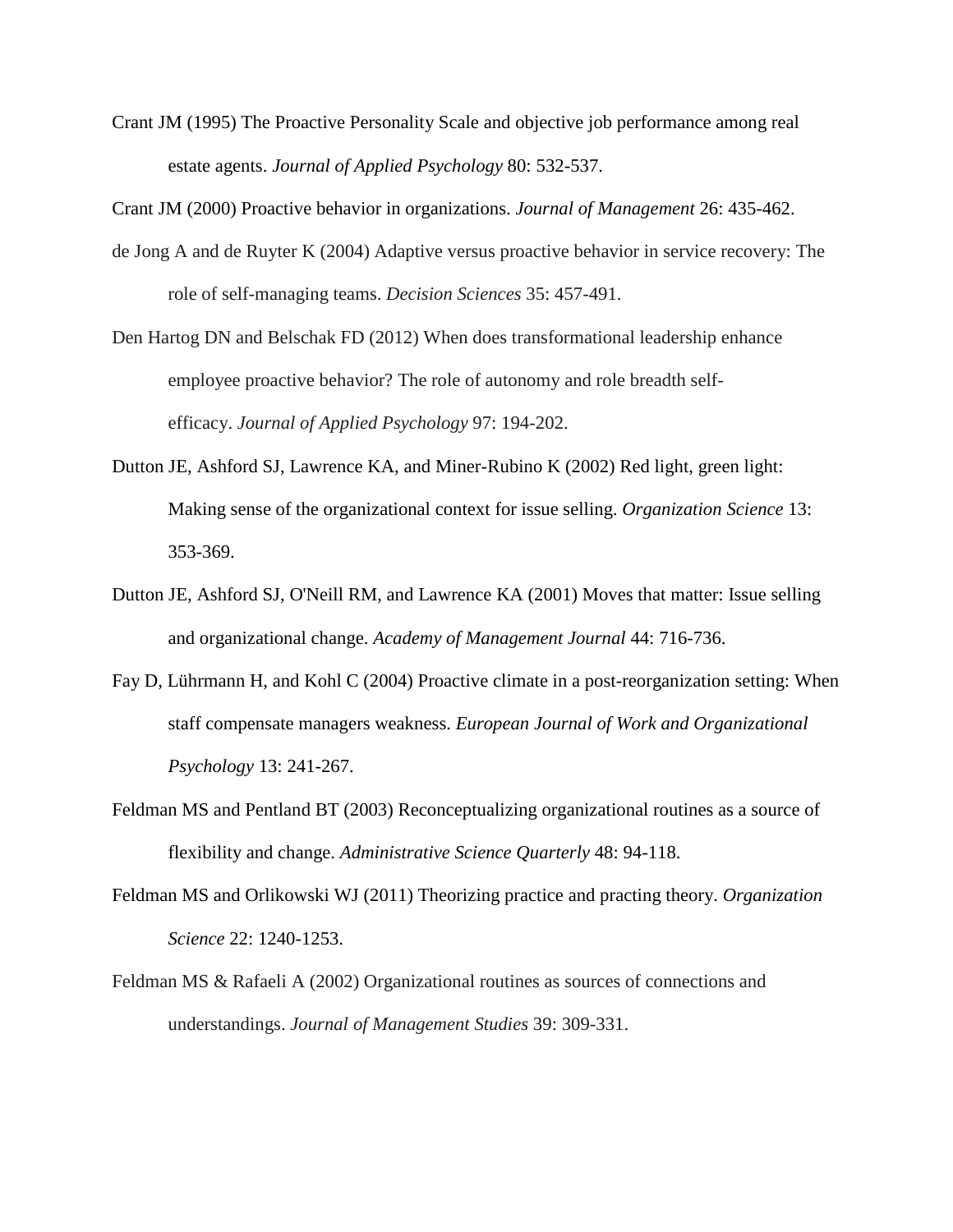- Frese M and Fay D (2001) Personal initiative (PI): An active performance concept for work in the 21st century. In Staw BM and Sutton RM (eds) *Research in Organizational Behavior*, Vol. 23: 133-187. Amsterdam: Elsevier Science.
- Frese M, Garst H, and Fay D (2007) Making things happen: Reciprocal relationships between work characteristics and personal initiative in a four-wave longitudinal structural equation model. *Journal of Applied Psychology* 92: 1084-1102.
- Frese M, Kring W, Soose A, and Zempel J (1996) Personal initiative at work: Differences between East and West Germany. *Academy of Management Journal* 39: 37-63.
- Frese M, Teng E, and Wijnen CJD (1999) Helping to improve suggestion systems: Predictors of making suggestions in companies. *Journal of Organizational Behavior* 20: 1139-1155.
- Fuller JB, Marler LE, and Hester K (2006) Promoting felt responsibility for constructive change and proactive behavior: exploring aspects of an elaborated model of work design. *Journal of Organizational Behavior* 27: 1089-1120.
- Fuller JB, Marler LE, Hester K, and Otondo RF (2015) Leader reaction to follower proactive behavior: Giving credit when credit is due. *Human Relations* 68: 879-898.
- Glaser BG and Strauss AL (1967) *The discovery of grounded theory: Strategies for qualitative research*. Chicago: Aldine.
- Gong Y, Cheung S-Y, Wang M, and Huang J-C (2012) Unfolding the proactive process for creativity: Integration fo the employee proactivity, information exchange, and psychological safety perspectives. *Journal of Management* 38: 1611-1633.
- Grant AM and Ashford SJ (2008)The dynamics of proactivity at work. In Brief AP and Staw BM (eds) *Research in Organizational Behavior* 28: 3-34.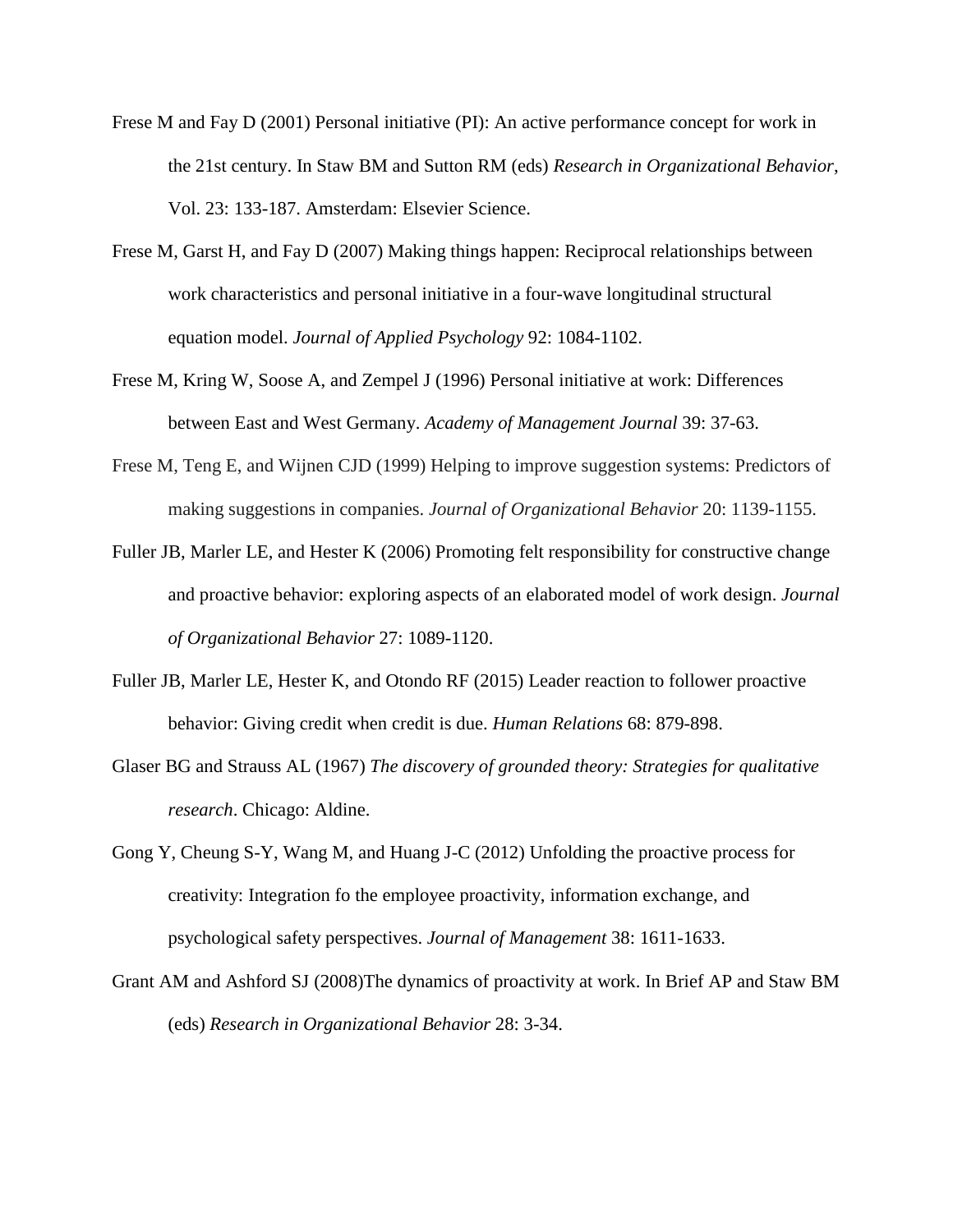- Griffin MA, Neal A, and Parker SK (2007) A new model of work role performance: Positive behavior in uncertain and interdependent contexts. *Academy of Management Journal* 50: 327-347.
- Griffin MA, Parker SK, and Mason CM (2010) Leader vision and the development of adaptive and proactive performance: A longitudinal study. *Journal of Applied Psychology* 95: 174- 182.
- Hackman JR and Wageman R (1995) Total quality management: empirical, conceptual, and practical issues. *Administrative Science Quarterly* 40: 309-342.
- Hill S (1991) Why quality circles failed but total quality management might succeed. *British Journal of Industrial Relations* 29: 541-568.
- Hodgson D (2002) Disciplining the professional: The case of project management. *Journal of Management Studies* 39: 803-821.
- Holman DJ (2005) Call centres. In Holman DJ, Wall TD, Clegg CW, Sparrow P and Howard A (eds) *The essentials of the new workplace: A guide to the human impact of modern working practices*: 111-131. Chichester, England: Wiley.
- Ibarra H (1993) Network centrality, power, and innovation involvement: Determinants of technical and administrative roles. *Academy of Management Journal*, 36: 471-501.
- Kaufmann GM and Beehr TA (1989). Occupational stressors, individual strains, and social supports among police officers. *Human Relations 42*: 185-197.
- Kozlowski SWJ and Klein KJ (2000) A multilevel approach to theory and research in organizations: Contextual, temporal, and emergent processes. In Klein KJ and Kozlowski, SWJ (eds) *Multilevel theory, research, and methods in organizations: Foundations, extensions, and new directions:* 3-90. San Francisco, CA: Jossey-Bass.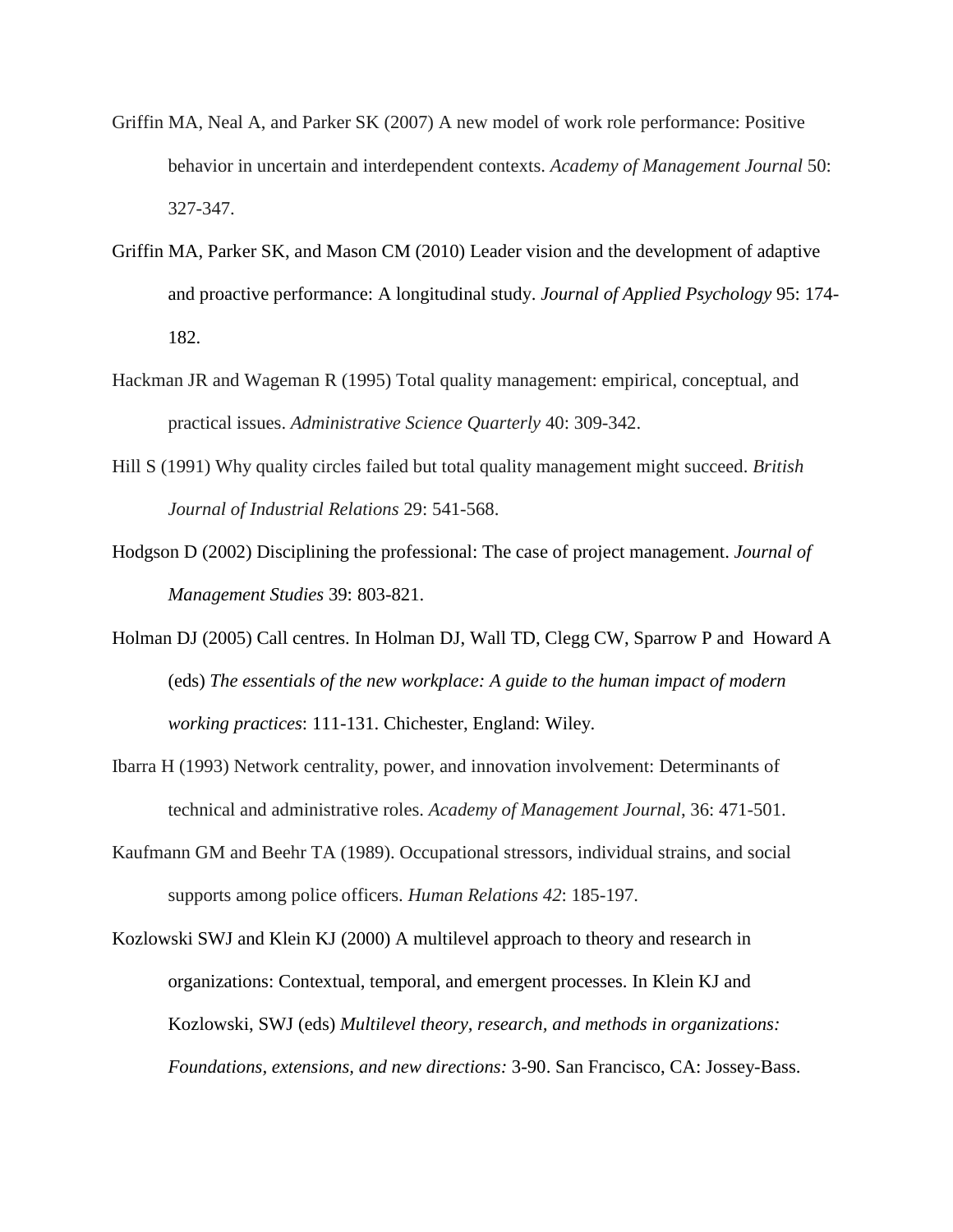- Lee TW, Mitchell TR and Sablynski CJ (1999) Qualitative research in organizational and vocational psychology, 1979-1999. *Journal of Vocational Behavior* 55: 161-187.
- Li N, Liang J and Crant JM (2010) The role of proactive personality in job satisfaction and organizational citizenship behavior: A relational perspective. *Journal of Applied Pscyhology* 95: 395-404.
- McIntosh NJ (1991) Identification and investigation of properties of social support. *Journal of Organizational Behavior 12*: 201-217.
- Metcalf D and Fernie S (1998) (Not) hanging on the telephone: Payment systems in the new sweatshops. *Centrepiece* 3: 7-11.
- Miles M and Huberman M (1994) *Qualitative data analysis: An expanded sourcebook* (2nd ed.). Newbury Park, CA: Sage.
- Morrison EW and Phelps, C (1999) Taking charge: Extra-role efforts to initiate workplace change. *Academy of Management Journal* 42: 403-419.
- Niccolini D (2012) *Practice theory, work, and organization: An introduction*. Oxford, UK: Oxford University Press.
- Ohly S and Fritz, C (2007) Challenging the status quo: What motivates proactive behaviour? *Journal of Occupational and Organizational Psychology* 80: 623-629.
- Ohly S, Sonnentag S and Pluntke F (2006) Routinization, work characteristics and their relationship with creative and proactive behaviors. *Journal of Organizational Behavior* 27: 257-279.
- Parker SK (1998) Enhancing role breadth self-efficacy: The roles of job enrichment and other organizational interventions. *Journal of Applied Psychology* 83: 835-852.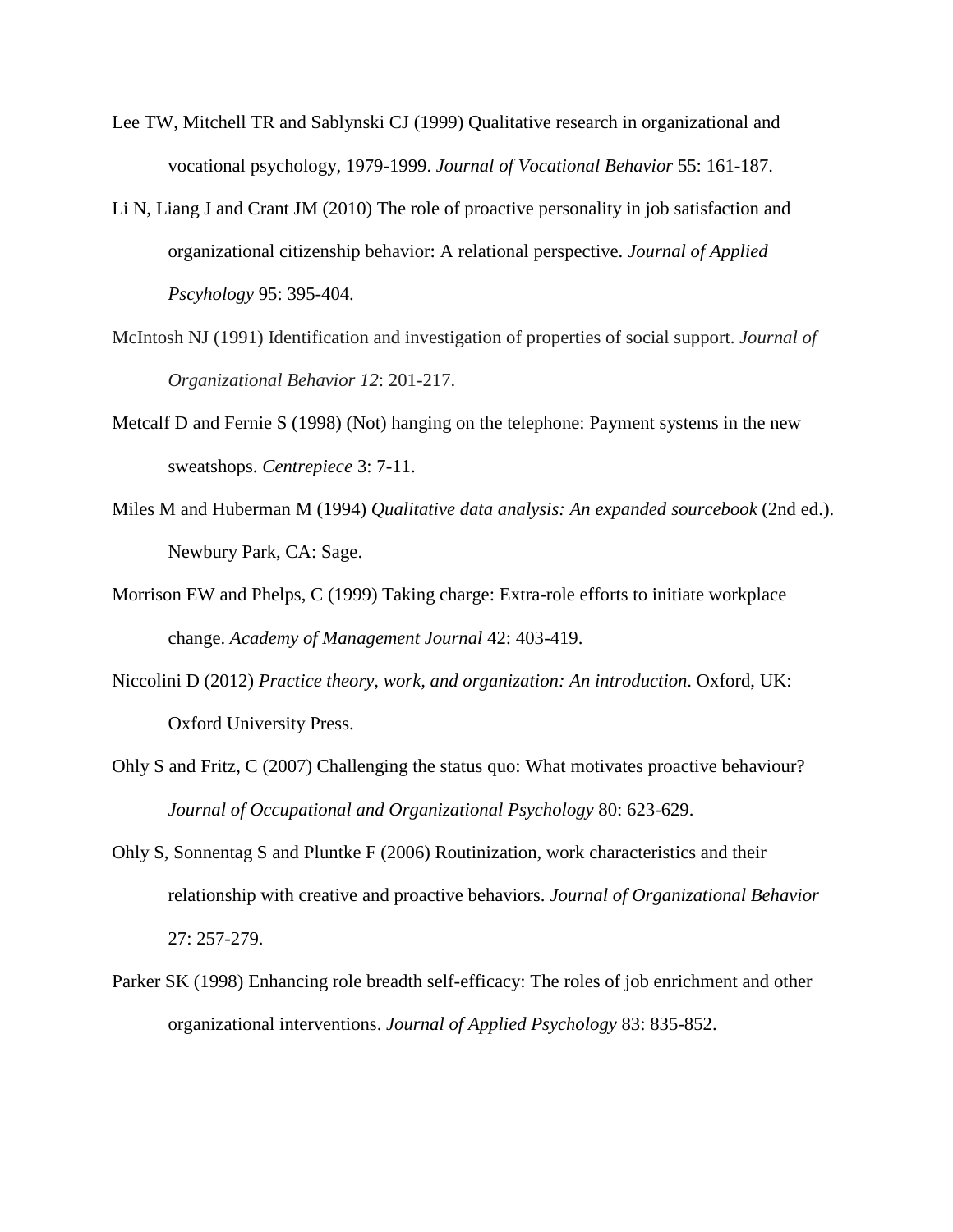- Parker SK (2000) From passive to proactive motivation: The importance of flexible role orientations and role breadth self‐efficacy. *Applied Psychology* 49: 447-469.
- Parker SK (2014) Beyond motivation: Job and work design for development, health, ambidexterity, and more. *Annual Review of Psychology* 65: 661-691.
- Parker SK, Bindl UK, and Strauss K (2010) Making things happen: A model of proactive motivation. *Journal of Management* 36: 827-856.
- Parker SK and Collins CG (2010) Taking stock: Integrating and differentiating multiple proactive behaviors. *Journal of Management* 36: 633-662.
- Parker SK, Williams HM, and Turner N (2006) Modeling the antecedents of proactive behavior at work. *Journal of Applied Psychology* 91: 636-652.
- Pentland BT and Reuter HH (1994) Organizational routines as grammars of action. *Administrative Science Quarterly*, 39: 484-510
- Raisch S and Birkinshaw J (2008) Organizational ambidexterity: Antecedents, outcomes, and moderators. *Journal of Management* 34: 375-409.
- Rank J, Carsten JM, Unger JM and Spector PE (2007) Proactive customer service performance: Relationships with individual, task, and leadership variables. *Human Performance* 20: 363-390.
- Ryan RM and Deci EL (2000) Self-determination theory and the facilitation of intrinsic motivation, social development, and well-being. *American Psychologist* 55: 68-78.

Seidman IE (1991) *Interviewing as qualitative research*. New York: Teachers College Press.

Sewell G (1998) The discipline of teams: the control of team-based industrial work through electronic and peer surveillance. *Administrative Science Quarterly* 43: 397-428.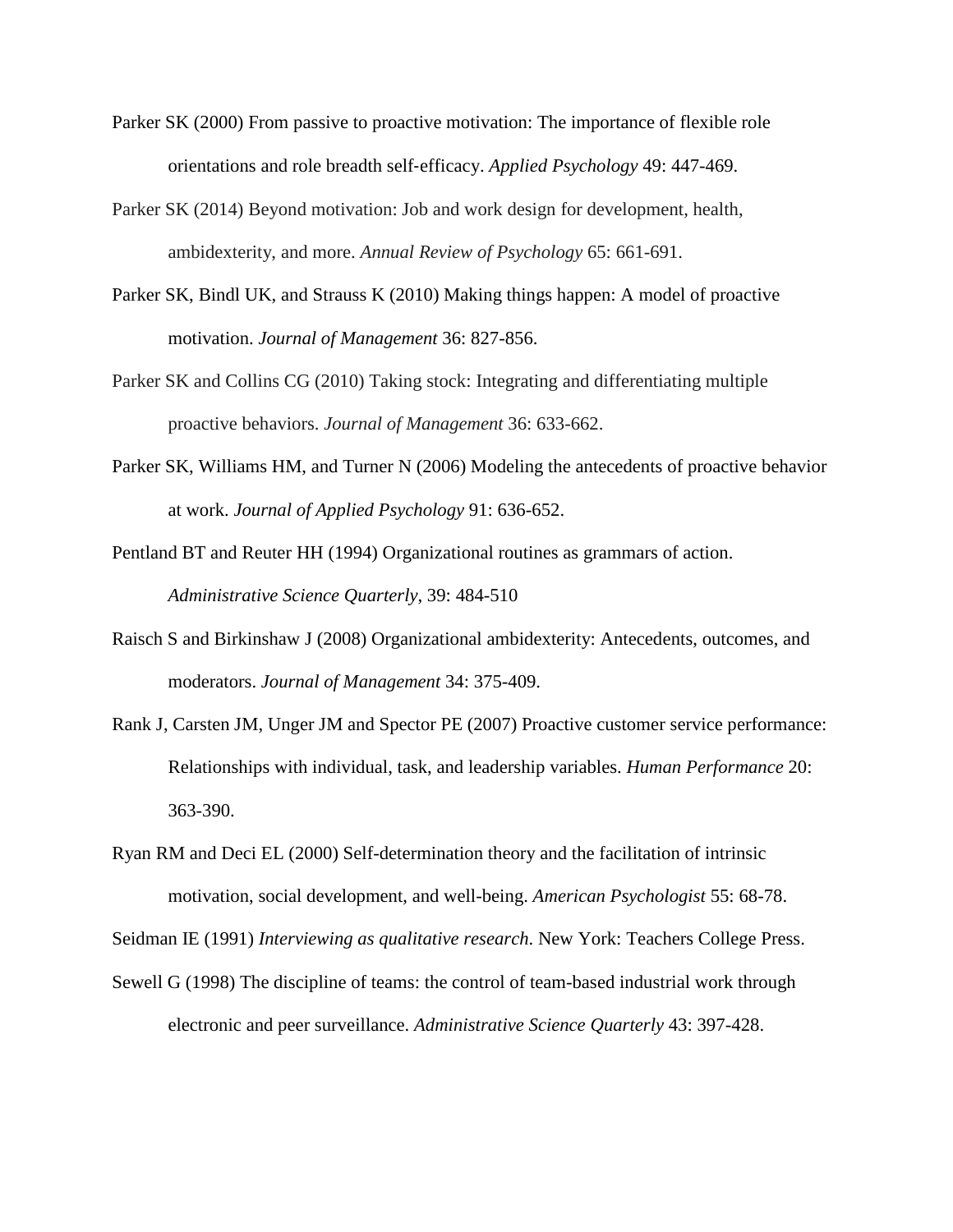- Shah SK and Corley KG (2006) Building better theory by bridging the quantitative-qualitative divide. *Journal of Management Studies* 43: 1821-1835.
- Sonnentag S and Starzyk A (2015) Perceived prosocial impact, perceived situational constraints, and proactive work behavior: Looking at two distinct affective pathways. *Journal of Organizational Behavior* 36: 806-824.

Stake RE (1978) The case study method in social inquiry*. Educational Researcher* 7: 5-8.

- Staw BM and Boettger RD (1990) Task revision: A neglected from of work performance. *Academy of Management Review* 33: 534-559.
- Strauss A and Corbin J (1998) *Basics of qualitative research: Techniques and procedures for developing grounded theory*. Thousand Oaks, CA: Sage.
- Strauss K, Griffin MA and Rafferty AE (2009) Proactivity directed toward the team and organization: The role of leadership, commitment and role-breadth self-efficacy. *British Journal of Management* 20: 279-291.
- Suchman MC (1995) Managing legitimacy: strategic and institutional approaches. *Academy of Management Review* 20: 571-610.
- Thomas JP, Whitman DS, and Viswesvaran C (2010). Employee proactivity in organizations: A comparative meta‐analysis of emergent proactive constructs. *Journal of Occupational and Organizational Psychology 83*: 275-300.
- Thompson JA (2005) Proactive personality and job performance: A social capital perspective. *Journal of Applied Psychology* 90: 1011-1017.
- Tornau K and Frese M (2013) Construct clean-up in proactivity research: A meta-analysis on the nomological net of work-related proactivity concepts and their incremental validities. *Applied Psychology: An International Review* 62: 44-96.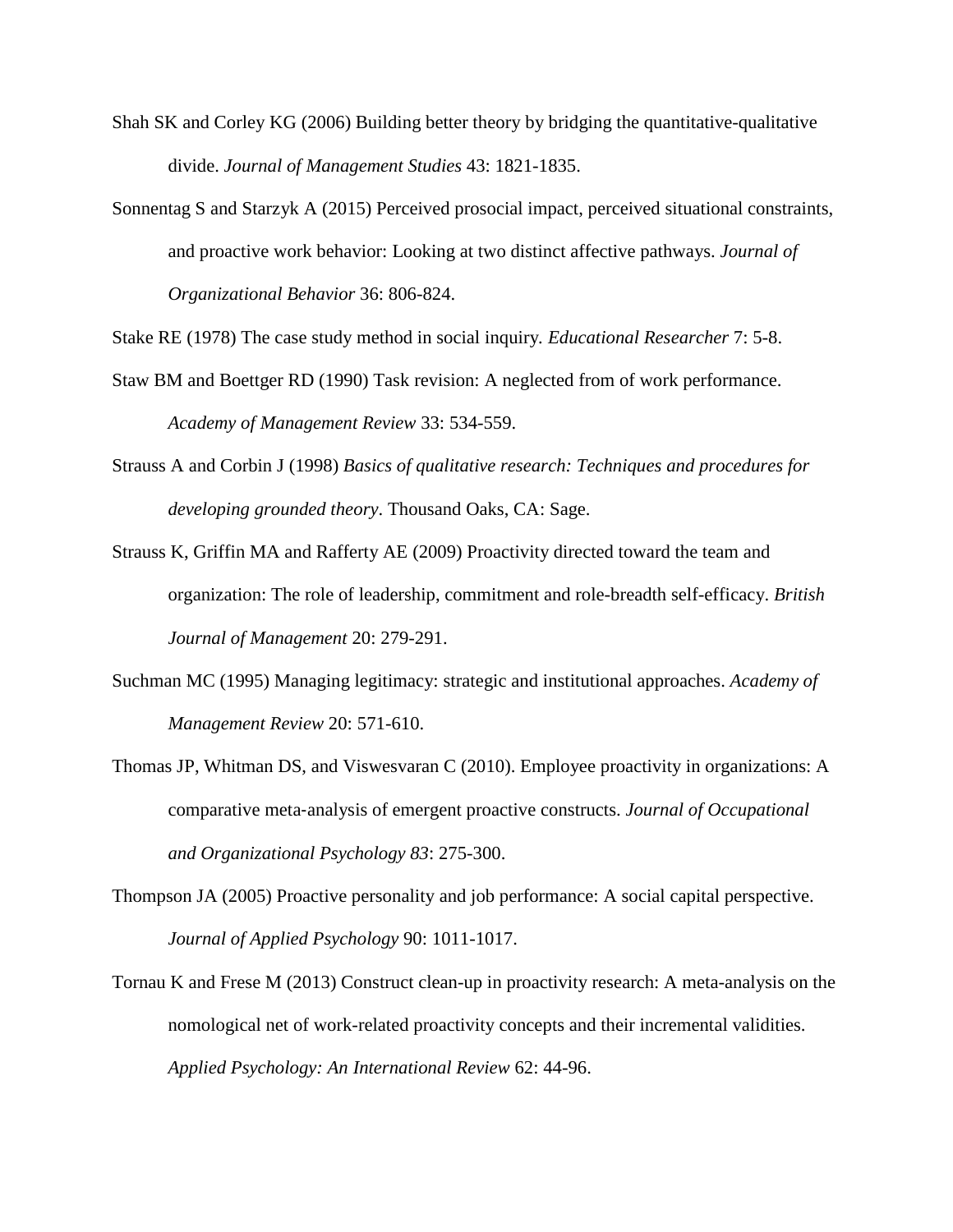- Van Dyne L and LePine JA (1998) Helping and voice extra-role behaviors: Evidence of construct and predictive validity. *Academy of Management Journal* 41: 108-119.
- Van Maanen J (1979) The fact of fiction in organizational ethnography. *Administrative Science Quarterly* 24: 539-550.
- Vaughan D (1992) Theory elaboration: The heuristics of case analysis. In H. Becker, & C. Ragin (eds) *What is a case?* 173-202. New York: Cambridge University Press.
- Whyte WF (1979) On making the most of participant observation. *The American Sociologist* 14: 56-66.
- Workman M and Bommer W (2004) Redesigning computer call center work: A longitudinal field experiment*. Journal of Organizational Behavior* 25: 317-337.
- Wrzesniewski A and Dutton JE (2001) Crafting a job: Revisioning employees as active crafters of their work. *Academy of Management Review* 26: 179-201.
- Wu C and Parker SK (in press) The role of leader support in facilitating proactive work behavior: A perspective from attachment theory*. Journal of Management.*
- Wu C, Parker S and de Jong J (2014) Feedback seeking from peers: A positive strategy for insecurely attached team-workers. *Human Relations* 67:441-464.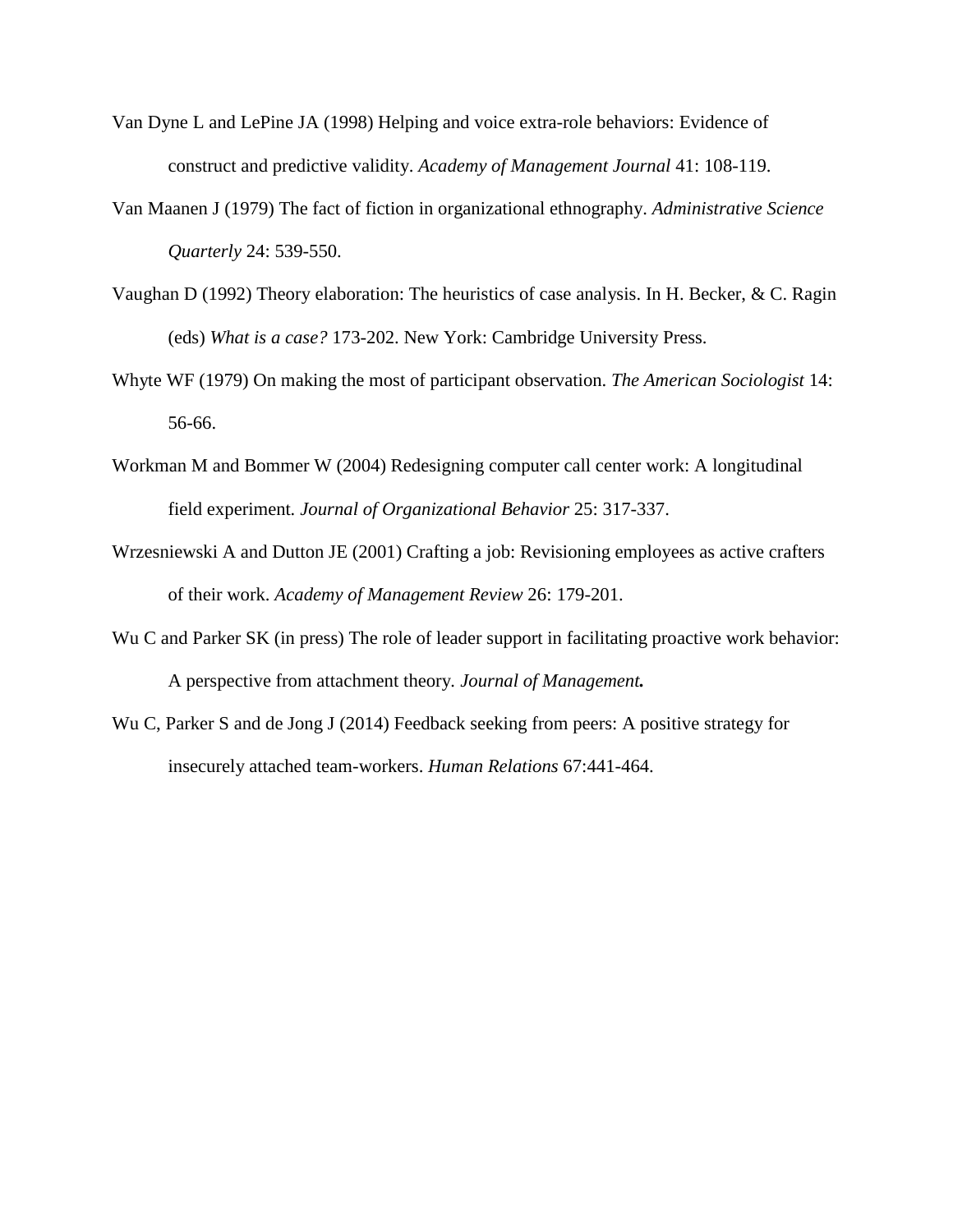|                                        |                                             | <b>Table 1. Narrative accounts of the proactivity routine in the call center</b>                                                                                                                                                                                                 |                                                                                                                                       |                                                                                                                                                                                                        |
|----------------------------------------|---------------------------------------------|----------------------------------------------------------------------------------------------------------------------------------------------------------------------------------------------------------------------------------------------------------------------------------|---------------------------------------------------------------------------------------------------------------------------------------|--------------------------------------------------------------------------------------------------------------------------------------------------------------------------------------------------------|
|                                        |                                             | Phillip, CSA, 1                                                                                                                                                                                                                                                                  | Pamela, CSA, 1                                                                                                                        | Teresa, CSA, 1                                                                                                                                                                                         |
| <b>Proactive</b><br>goal<br>generation | <b>Problem recognition</b><br>and ownership | "It is a training issue, but [this<br>other department] is not reading<br>half of the stuff that they should<br>be. They're phoning through for<br>what we think are really stupid<br>things and it's a waste of our<br>time."                                                   | "It's a fact that at the time my<br>team were identifying several<br>issues."                                                         | "We started the trial and we gave it<br>a go and gave it a couple of days<br>and then approached our manager<br>and said, 'We don't feel very<br>confident with it, we don't like it."                 |
| <b>Proactive</b><br>goal<br>striving   | <b>Consulting with</b><br>managers          | "We went to the team managers<br>and went 'Look, we're getting<br>stupid calls and they're stopping<br>us from actually doing our<br>work."                                                                                                                                      | "So I took it to my manager and<br>said 'This is an issue that we're<br>identifying."                                                 | "Our manager put it to us, 'I<br>understand and that's great but also<br>what you need to do is find a<br>solution for it as well."                                                                    |
|                                        | <b>Evidence building</b>                    | "So our team managers got their<br>heads together and said 'Okay,<br>log every call that you think is<br>stupid. Log the time it actually<br>takes you to do it, complete it $-$<br>start to finish.' And we've<br>estimated it to be over a 100<br>hours worth of wasted time." | "We collate examples, so we'll<br>take screen prints of particular<br>accounts."                                                      | "So me and my colleague had a<br>think about it You need to find<br>out what the issue is first, why<br>people's wraps are so high and then<br>go from there."                                         |
|                                        | <b>Escalating to managers</b>               | "That's when [we handed this<br>over to the section managers<br>and it's been progressed through<br>and through, filtered through."                                                                                                                                              | "Collate examples and pass<br>them on and say, 'This is what<br>we would recommend as a fix,<br>this process should be taken<br>out." | "We voiced our opinions first of all<br>to her verbally and then put it all in<br>an email constructively and<br>forwarded it on to her and then she<br>took that into a meeting with her<br>manager." |
|                                        | <b>Attending to results</b>                 | "They're now giving [the other<br>department] external numbers<br>and the numbers to ring."                                                                                                                                                                                      | "It was resolved in several"<br>small processes being<br>changed."                                                                    | "I think I feel more enthusiastic<br>now that the trial has gone. What I<br>said has being taken on board and<br>being listened to."                                                                   |

| Table 1. Narrative accounts of the proactivity routine in the call center |  |  |  |  |  |  |
|---------------------------------------------------------------------------|--|--|--|--|--|--|
|---------------------------------------------------------------------------|--|--|--|--|--|--|